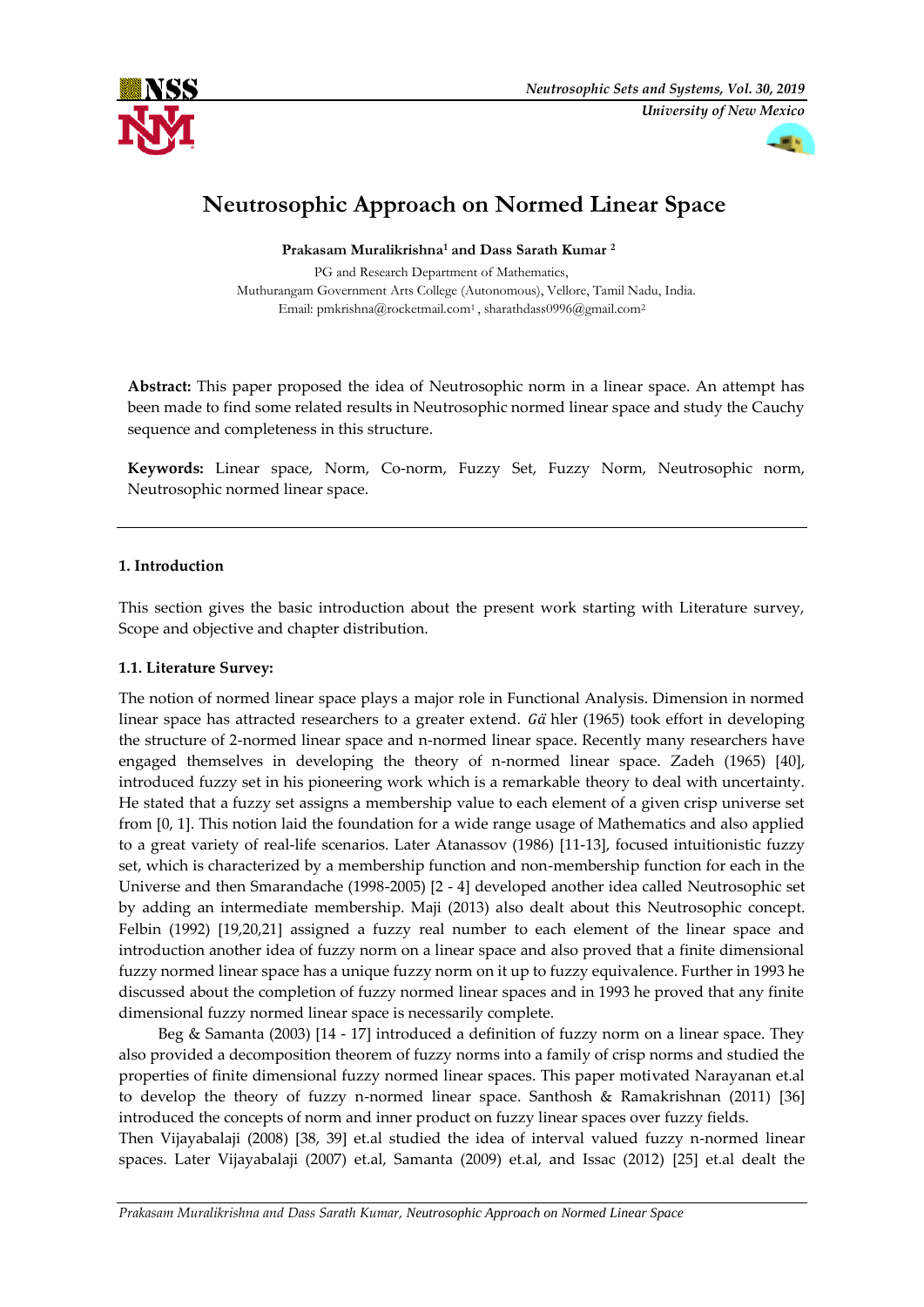concepts of normed linear spaced with intuitionistic fuzzy settings. Recently Sandeep Kumar (2018) discussed some results on Interval valued intuitionistic fuzzy n-normed linear space.

# **1.2. Scope and Objective of the Present Investigation:**

The present study is aimed to extend the structures of fuzzy normed linear space into Neutrosophic normed linear space. An attempt has been made to study some elegant results in this structure through Neutrosophic norm and analyze the Cauchy sequences on Neutrosophic Normed linear space. The paper is classified into the following sections: Section 1 shows the introduction and section 2 gives some basic definitions and properties of linear space, fuzzy set, t-norm, t-conorm , fuzzy normed linear space etc., Section 3 deals the Neutrosophic normed linear space and discussed their properties. Section 4, ends with concluding remarks and future scope of the study.

# **2. Preliminaries**

This section recalls the basis definitions and results that are necessary for the present work.

- **Definition 2.1. [14]** A linear space (or vector space)  $V$  over a field  $F$  consist of the following
	- 1. A field  $F$  of scalars.
	- 2. A set  $V$  of objects called vectors
	- 3. A rule (or operation) called vector addition which associates with each pair of vectors,  $u, v \in V$  a vector  $u + v \in V$  called the sum of  $u$  and  $v$  in such a way that
		- Addition is commutative,
		- Addition is associative
		- There is unique vector in  $u$  in  $V$  called the zero vector, such that  $u + 0 = u \; \forall u \in V$
		- For each vector  $u \in V$ , there is unique vectors  $-u \in V$  such that  $u + (-u) = 0.$
	- 4. A rule (or operation) called scalars multiplication which associates with each scalar  $a \in F$  and vector and  $u \in V$  in such a way that
		- $1. u = u \ \forall u \in V$  and  $1 \in F$
		- $ab(u) = a(bu) \forall a, b \in F$  and  $\forall u \in V$
		- $a(u + v) = au + av \ \forall \ a \in F$  and  $\forall u, v \in V$
		- $(a + b)u = au + bu \ \forall a, b \in F$  and  $\forall u \in V$

It is denoted as  $(V, +, \cdot)$  is a linear space.

**Definition 2.2. [14]A** nonnegative function on a linear vector space  $V$ ,  $\|\cdot\|$  :  $V \to [0, \infty)$  is called a norm if

- 1.  $\parallel x \parallel = 0$  if and only if  $x = 0$ ;
- 2.  $|| x + y || \le || x || + || y ||$  for all  $x, y \in V$  (the triangular inequality)
- 3.  $\|\alpha x\| = |\alpha| \|x\|$  for all  $x \in V$  and  $\alpha \in F$

**Definition 2.3. [14]**A normed linear space is a linear space *V* with a norm  $\|\cdot\|_V$  on it.

**Definition 2.4.** [40] A fuzzy set A in X is defined as an object of the form  $A = \{ (x, \mu_A(x)) : x \in$ X }, where  $\mu_A(x)$  is called the membership function of x in X which maps X to the unit interval  $I = \left[\,0\,,1\,\right].$ 

**Definition 2.5. [11]An intuitionistic fuzzy set A in a nonempty set**  $X$  **is defined as an objects of the** form  $A = \{ (x, \mu_A(x), \vartheta_v(x)) : x \in X \}$  where the functions  $\mu_A : X \to [0, 1]$  and  $\vartheta_A :$  $X \rightarrow [0,1]$  defined the degree of membership and degree of non-membership of the element  $x \in$ *X* respectively, and for  $0 \leq \mu_v(x) + \vartheta_v(x) \leq 1 \ \forall \ x \in X$ .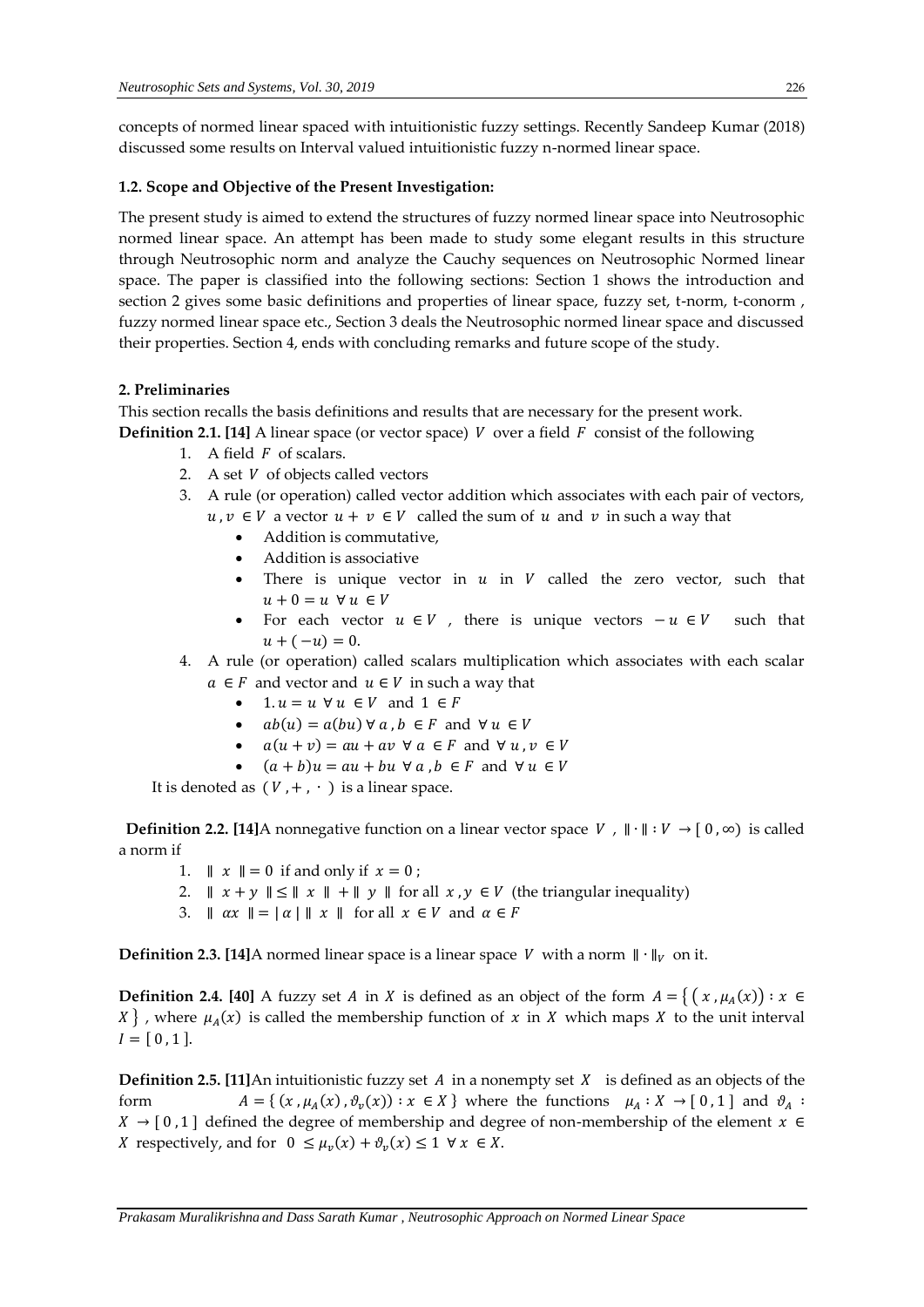An ordinary fuzzy set  $A$  in  $X$  may be viewed as special intuitionistic fuzzy set with the non-membership function  $\vartheta_A(x) = 1 - \mu_A(x)$ .

**Definition 2.6.** Let [I] be the set of all closed sub intervals of the interval [0,1] and  $M = [M_L, M_U] \in [I]$ where  $M_L$  and  $M_U$  are the lower extreme and upper extreme, respectively. For a set X, an IVFS (Interval Valued Fuzzy Set) A on X given by

$$
A = \{ (x, M_A(x)) / x \in X \}
$$

where the function  $M_A : X \rightarrow [0,1]$  defines the degree of membership of an element x on A, and  $M_A(x) = [M_{AL}(x), M_{AU}(x)]$  called an interval valued fuzzy number.

**Definition 2.7.** For a set X, an IVIFS (Interval Valued Intuitionistic Fuzzy Set) A on X is an objects having the form  $A = \{(x, M_A(x), N_A(x)) \mid x \in X \}$  where  $M_A : X \rightarrow [I]$  and  $N_A : X \rightarrow [I]$  represents the degree of membership and non-membership  $0 \leq sup(M_A(x)) + sup(N_A(x)) \leq 1$  for every  $x \in$  $X M_A(x) = [M_{AL}(x), M_{AU}(x)]$  and  $N_A(x) = [N_{AL}(x), N_{AU}(x)]$ Hence A ={ $[M_{AL}(x), M_{AU}(x)]$ ,  $[N_{AL}(x), N_{AU}(x)]$ } is called IVIFS.

**Definition 2.8. [14]** Let X be a linear space over the field F (real or complex) and ∗ is a continuous t-norm. A fuzzy subset N on  $X \times \mathbb{R}$  (R-set of all real numbers) is called a fuzzy norm on X if and only if for  $x,y \in X$  and  $c \in F$ ,

- (N1)  $\forall$  t  $\in$  R with t  $\leq$  0, N(x,t) = 0
- (N2)  $\forall$  t  $\in$  R with t  $>$  0 N(x,t) = 1, iff x = 0
- (N3)  $t \in R$ ,  $t > 0$

$$
N(cx,t) = N(x, \frac{t}{|c|}).
$$
 If  $c \neq 0$ 

 $(N4)$   $\forall$  s,  $t \in R$ ,  $x, y \in X$ ,  $N(x+y, t+s) ≥ N(x,t)*N(y,s)$ 

(N5)  $\lim_{t \to \infty} N(x, t) = 1.$ 

The triplet  $(X,N,*)$  will be referred to as a fuzzy normed linear space.

**Definition 2.9.** [25] A binary operation  $*: [0,1] \times [0,1] \rightarrow [0,1]$  is continuous t-norm if  $*$ satisfies the following conditions:

- 1. ∗ is commutative and associative
- 2. ∗ is continuous
- 3.  $a * 1 = a$ , for all  $a \in [0, 1]$
- 4.  $a * b \leq c * d$  whenever  $a \leq c$  and  $b \leq d$  and  $a, b, c, d \in [0, 1]$ .

**Definition 2.10.** A binary operation  $\delta$  :  $[0,1] \times [0,1] \rightarrow [0,1]$  is continuous t-co-norm if  $\delta$ satisfies the following conditions:

- 1.  $\Diamond$  is commutative and associative
- 2. ◊ is continuous
- 3.  $a \, \emptyset \, 0 = a$ , for all  $a \in [0,1]$
- 4.  $a \Diamond b \leq c \Diamond d$  whenever  $a \leq c$  and  $b \leq d$  and  $a, b, c, d \in [0, 1]$ .

**Definition 2.11** Let  $*$  be a continuous t-norm,  $\lozenge$  be a continuous t-co-norm, and  $V$  be a linear space over the field  $F (= R \text{ or } C)$ . An intuitionistic fuzzy norm or in short IFN on V is an object of the form  $A = \{ ((x,t), N(x,t), M(x,t)) : (x,t) \in V \times \mathbb{R}^+,$  where N, M are fuzzy sets on  $V \times$  $\mathbb{R}^+$ , *N* denotes the degree of membership and *M* denotes the degree of non-membership (*x*,*t*) ∈  $V \times \mathbb{R}^+$  satisfying the following conditions:

- 1.  $N(x,t) + M(x,t) \leq 1 \forall (x,t) \in V \times \mathbb{R}^+$
- 2.  $N(x,t) > 0$
- 3.  $N(x,t) = 1$  if and only if  $x = 0$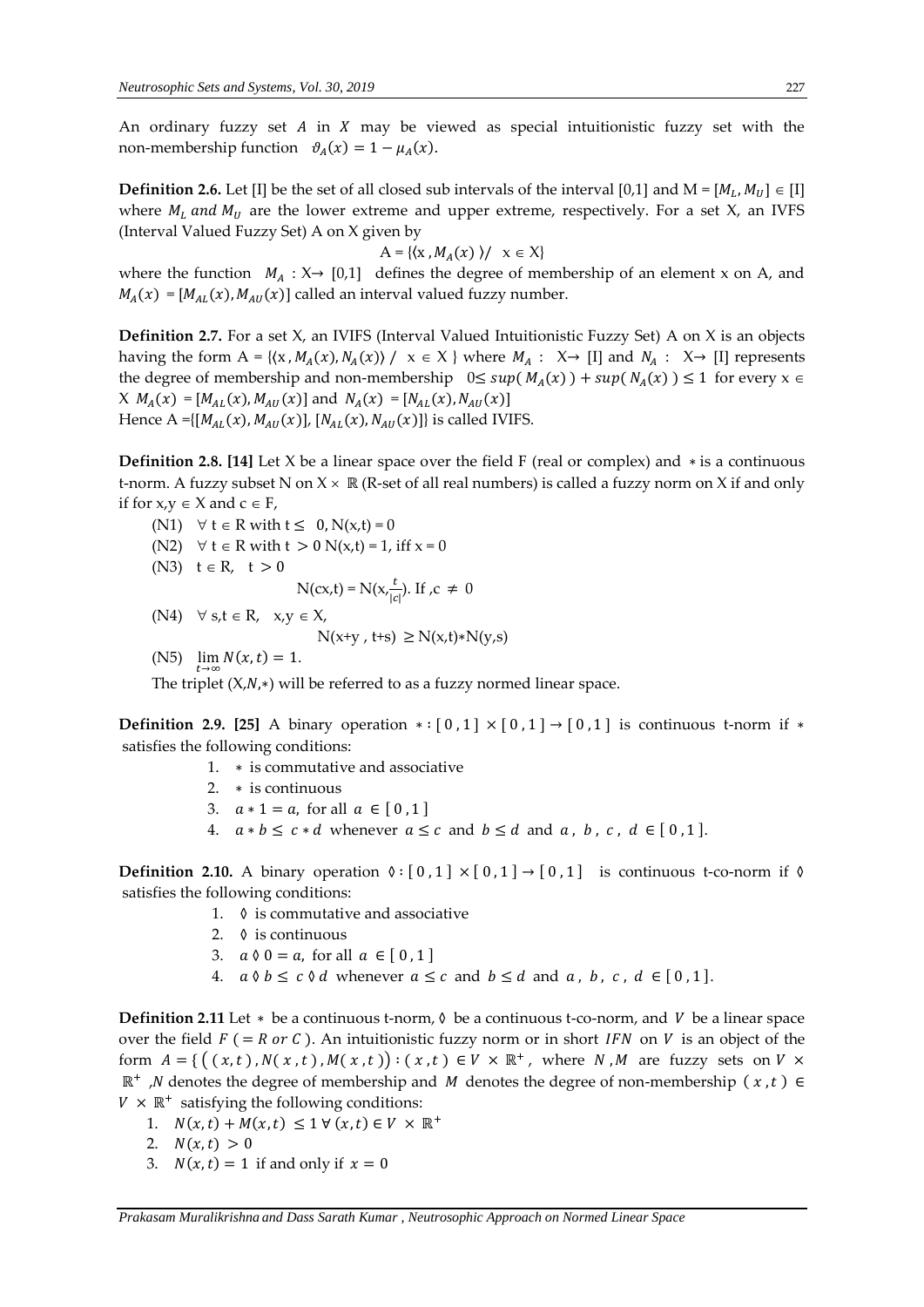- 4.  $N(cx, t) = N\left(x, \frac{t}{\log x}\right)$  $\frac{c}{|c|}$ ,  $c \neq 0$ ,  $c \in F$
- 5.  $N(x, s) * N(y, t) \le N(x + y, s + t)$
- 6.  $N(x, \cdot)$  is non decreasing function of  $\mathbb{R}^+$  and  $\lim_{t\to\infty} N(x,t) = 1$
- 7.  $M(x,t) > 0$
- 8.  $M(x,t) = 0$  if and only if  $x = 0$
- 9.  $M(cx, t) = M(x, \frac{t}{a})$  $\frac{c}{|c|}$ ,  $c \neq 0$ ,  $c \in F$
- 10.  $M(x, s) \mathcal{N}(y, t) \geq M(x + y, s + t)$
- 11.  $M(x, \cdot)$  is non increasing function of  $\mathbb{R}^+$  and  $\lim_{t\to\infty} M(x,t) = 0$ .

Then the quadruple ( $V, A, *$ ,  $\Diamond$ ) will be referred as a intuitionistic fuzzy normed linear space.

#### **3. Neutrosophic Approach on Normed Linear Space**

This section introduces the idea of Neutrosophic normed linear space using the notion of Neutrosophic set. Further, some result related to Cauchy sequence on Neutrosophic normed linear space are also dealt.

#### **3.1 Neutrosophic Norm:**

Here Neutrosophic norm is defined with suitable example. Further the convergence of sequence in NNLS and some properties also studied.

**Definition 3.1. [33]Let**  $S$  be a space of points (objects). A NS  $N$  on  $S$  is characterized by a truth-membership function  $\rho$ , an indeterminacy membership function  $\xi$ , and a falsity-membership function  $\eta$ , where  $\rho(x)$ ,  $\xi(x)$  and  $\eta(x)$  and real standard and non-standard subset of  $]$ <sup>-0</sup>,1<sup>+</sup>[i.e.,  $\rho$ ,  $\xi$ ,  $\eta$  :  $X \rightarrow$  ]<sup>-</sup>0,1<sup>+</sup>[. Thus the NS *N* over *S* is defined as:

$$
N = \{ \langle x, (\rho(x), \xi(x), \eta(x)) \rangle | x \in S \}
$$

On the same of  $\rho(x)$ ,  $\xi(x)$  and  $\eta(x)$  there is no restriction and so  $\bar{0} \leq \sup \rho(x) + \sup \xi(x) + \frac{\bar{\rho}(x)}{\bar{\rho}(x)}$  $sup \eta(x) \leq 3^+$ . Here  $1^+ = 1 + \epsilon$ , where 1 is its standard part and  $\epsilon$  its non-standard part. Also,  $0 =$ 0 −  $\epsilon$ where 0 is its standard part and  $\epsilon$  its non-standard part.

From philosophical point of view, a NS takes the value from real standard or nonstandard subsets of] ˉ0,1 <sup>+</sup>[. But to practice in real scientific and engineering areas, it is difficult to use NS with value from real standard or nonstandard subset of]  $\overline{0}$ , 1<sup>+</sup>[. Hence, we consider the NS which takes the value from the subset of [0, 1].

**Definition 3.2.** Let V be a linear space field  $F = (\mathbb{R} \text{ or } \mathbb{C})$  and  $*$  be a continuous t – norm,  $\Diamond$  be a continuous t – co – norm. Then, a Neutrosophic subset  $N : \langle \rho, \xi, \eta \rangle$  on  $V \times F$  is called a Neutrosophic norm on V if for  $x, y \in V$  and  $c \in F$  (c being scalar), if the following conditions hold.

- 1.  $0 \le \rho(x,t), \xi(x,t), \eta(x,t) \le 1, \forall t \in R$
- 2.  $0 \le \rho(x,t) + \xi(x,t) + \eta(x,t) \le 3, \forall t \in R$
- 3.  $\rho(x,t) = 0$  with  $t \le 0$
- 4.  $\rho(x,t) = 1$  with  $t > 0$  if  $f(x) = 0$ , the null vector
- 5.  $\rho(cx, t) = \rho\left(x, \frac{t}{16}\right)$  $\frac{c}{|c|}$ ,  $\forall$   $c \neq 0, t > 0$
- 6.  $\rho(x, s) * \rho(y, t) \leq \rho(x + y, s + t) \forall s, t \in R$
- 7.  $\rho(x, \cdot)$  is continuous non decreasing function for  $t > 0$ ,  $\lim_{t \to \infty} \rho(x, t) = 1$
- 8.  $\xi(x,t) = 1 \text{ with, } t \le 0$
- 9.  $\xi(x,t) = 0$  with  $t > 0$  if  $f(x) = 0$ , the null vector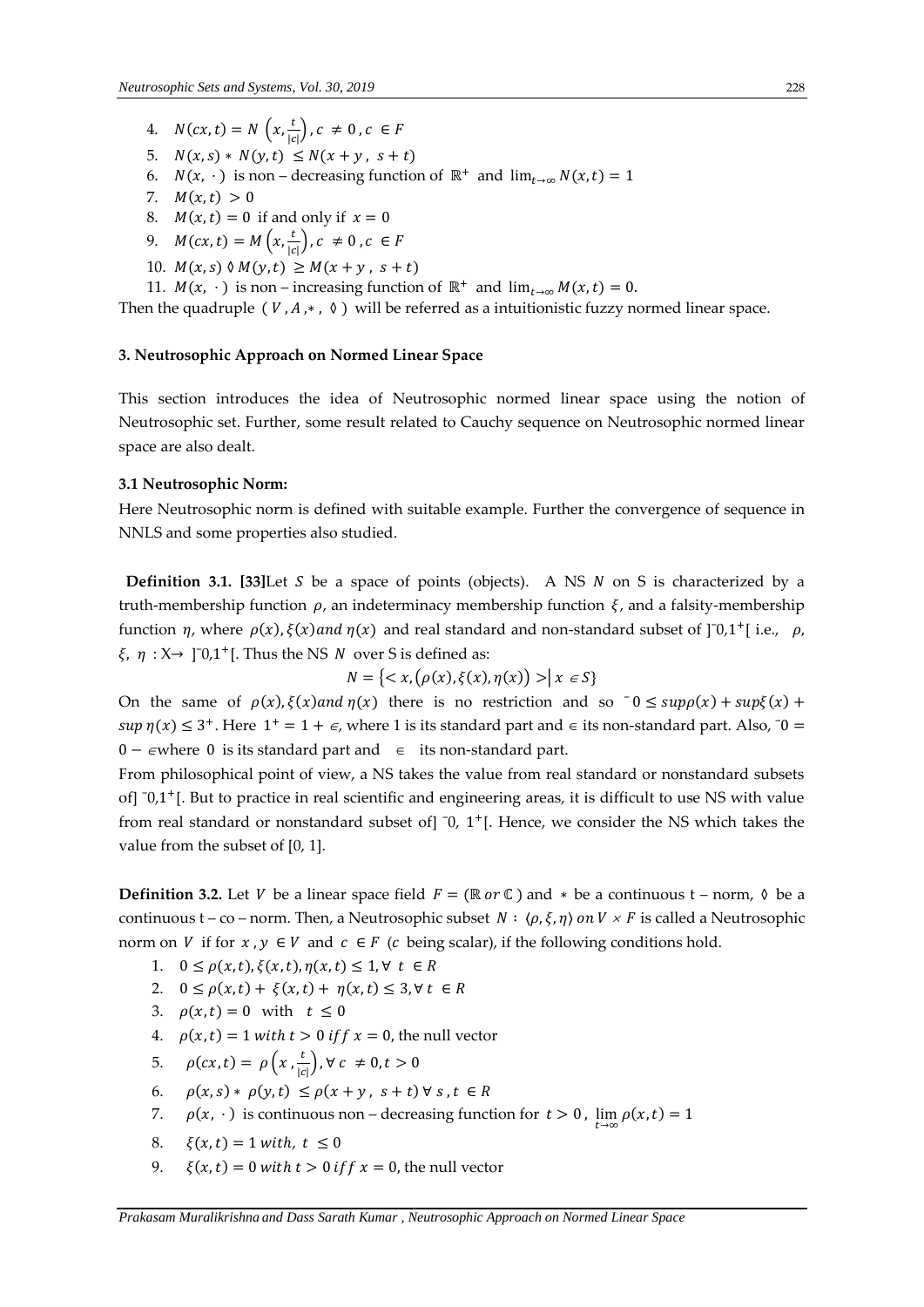- 10.  $\xi(cx, t) = \xi\left(x, \frac{t}{16}\right)$  $\frac{c}{|c|}$ ,  $\forall$   $c \neq 0, t > 0$
- 11.  $\xi(x, s)$   $\delta \xi(y, t) \geq \xi(x + y, s + t) \forall s, t \in R$
- 12.  $\xi(x, \cdot)$  is a continuous non-increasing function for  $t > 0$ ,  $\lim_{t \to \infty} \xi(x, t) = 0$
- 13.  $\eta(x,t) = 1$  with,  $t \le 0$ ;
- 14.  $\eta(x,t) = 0$  with  $t > 0$  if  $f x = 0$ , the null vector;
- 15.  $\eta(cx, t) = \eta\left(x, \frac{t}{16}\right)$  $\frac{c}{|c|}$ ,  $\forall$   $c \neq 0, t > 0$
- 16.  $\eta(x, s) \land \eta(y, t) \geq \eta(x + y, s + t) \forall s, t \in R$
- 17.  $\xi(x, \cdot)$  is a continuous non-increasing function for t > 0,  $\lim_{t \to \infty} \eta(x, t) = 0$ ;

Further ( $V, N, *$ ,  $\Diamond$ ) is Neutrosophic normed linear space (NNLS).

# **Example3.3.**

Let  $(V, \|\cdot\|)$  be a normed linear space. Take  $a * b = ab$  and  $a \land b = a + b - ab$ . Define,

$$
\rho(\mathbf{x}, t) = \begin{cases}\n\frac{t}{t + ||x||} & \text{if } t > ||x|| \\
0 & \text{otherwise.} \n\end{cases}
$$
\n
$$
\xi(\mathbf{x}, t) = \begin{cases}\n\frac{x}{t + ||x||} & \text{if } t > ||x|| \\
1 & \text{otherwise.} \n\end{cases}
$$
\n
$$
\eta(\mathbf{x}, t) = \begin{cases}\n\frac{||x||}{t} & \text{if } t > ||x|| \\
1 & \text{otherwise.}\n\end{cases}
$$
\nThen  $(V, N, *, \theta)$  is an NNLS.

#### **Proof:**

All the conditions are obvious except the condition (6), (11), (16). For  $s, t > 0$  because these are clearly true for  $s, t \leq 0$ .

Now, 
$$
\rho(x + y, s + t) - \rho(x, s) * \rho(y, t)
$$
  
\n
$$
= \frac{s + t}{s + t + ||x + y||} - \frac{st}{(s + ||x||)(t + ||y||)}
$$
\n
$$
\geq \frac{s + t}{s + t + ||x + y||} - \frac{st}{(s + ||x||)(t + ||y||)}
$$

 $=\{(s + t)(s + ||x||)(t + ||y||) - st(s + t + ||x|| + ||y||)\}\/k$ 

Where  $\aleph = (s + t + ||x|| + ||y||)(s + ||x||)(t + ||y||)$  $= \{t^2||x||s^2||y|| + (s+t)||xy||\}/\aleph \ge 0.$ 

Hence, 
$$
\rho(x, s) * \rho(y, t) \le \rho(x + y, s + t), \forall s, t \in R
$$
  
\n
$$
\xi(x, s) \Diamond \xi(y, t) - \xi(x + y, s + t)
$$
\n
$$
= \frac{||x||}{s + ||x||} + \frac{||y||}{t + ||y||} - \frac{||xy||}{(s + ||x||) (t + ||y||)} - \frac{x + y}{||x + y|| + s + t}
$$
\n
$$
= \frac{||xy|| + t||x|| + s||y||}{(s + ||x||) (t + ||y||)} - \frac{||x + y||}{||x + y|| + s + t}
$$

 $= \{ (||x + y|| + s + t)(t||x|| + s||x|| + ||xy||) - ||x + y||(s + ||x||)(t + ||y||)\} / D$ 

Where  $D = (s + t + ||x + y||)(s + ||x||)(t + ||y||)$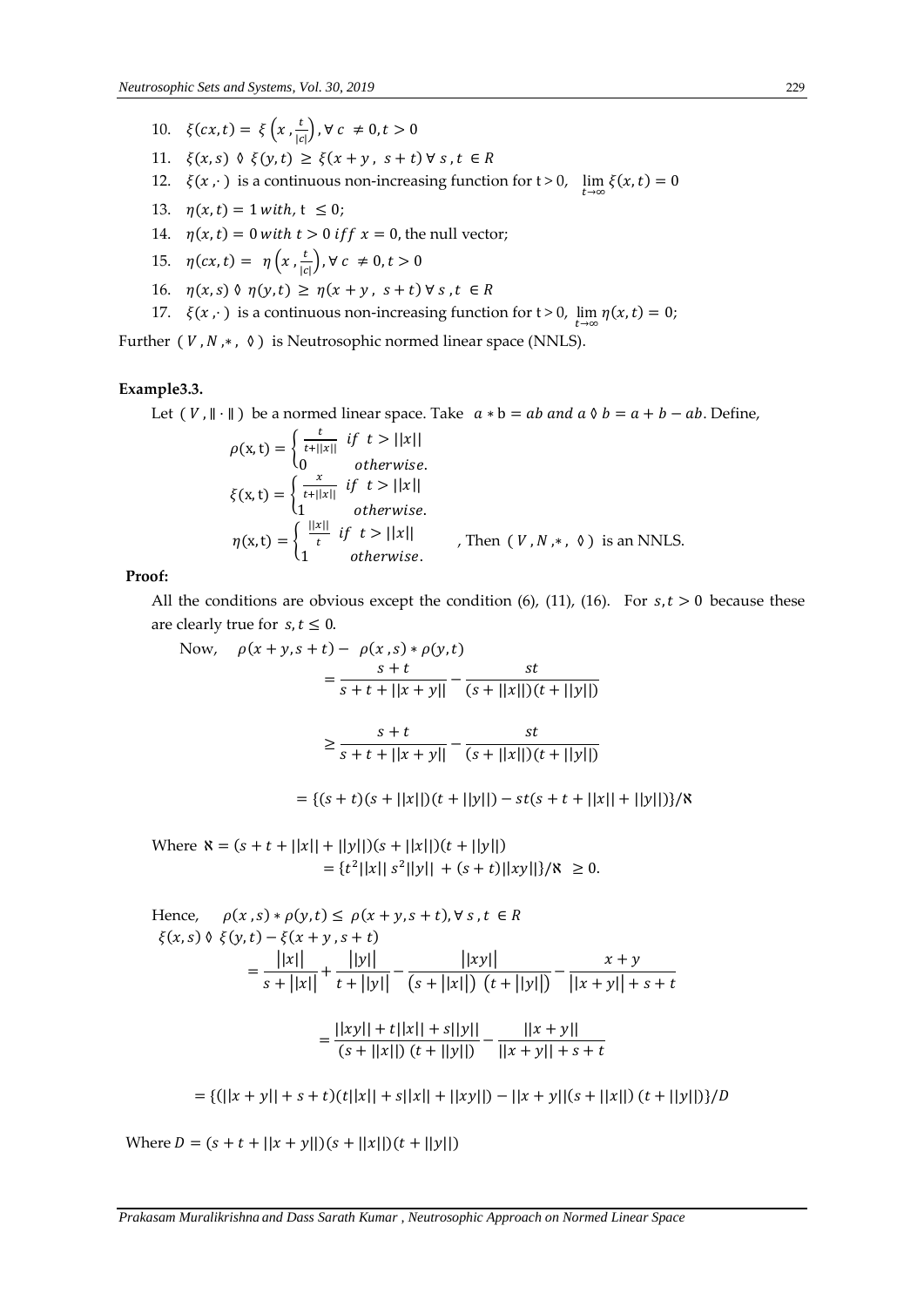$$
= \{(s+t)(t||x||+s||y||+||xy||)-st||x+y||\}/D
$$

$$
\geq \{(s+t)(t||x||+s||y||+||xy||)-st(||x||+||y||)\}/D
$$

$$
= \{t^2||x||+s||y||+(s+t)||xy||\}/D \geq 0.
$$

Hence,  $\xi(x, s) \land \xi(y, t) \geq \xi(x + y, s + t)$ ,  $\forall s, t \in R$ . Finally  $\eta(x, s) \land \eta(y, t) \ge (x + y, s + t)$  $=\frac{||x||}{\sqrt{2}}$  $\frac{|x||}{s} + \frac{||y||}{t}$  $\frac{y||}{t} - \frac{||xy||}{st}$  $\frac{xy||}{st} - \frac{||x+y||}{s+t}$  $s + t$  $=\frac{t||x||+s||y||-||xy||}{t}$  $\frac{|y|| - ||xy||}{st} - \frac{||x + y||}{s + t}$  $s + t$  $\geq$  {s<sup>2</sup>||y|| + t<sup>2</sup>||x|| – (s + t)||xy||}/st(s + t)  $= \{s||y||(s-||x||) + t||x||(t-||y||)\}$  /  $st(s+t) \ge 0$ , (as  $s > ||x||, t > ||y||$ ).

Thus,  $\eta(x, s)$   $\Diamond$   $\eta(y, t) \ge (x + y, s + t)$ ,  $\forall s, t \in R$ . This completes the proof.

**Definition 3.4.** Let  $\{x_n\}$  be a sequence of points in a NNLS  $(V, N, *, \emptyset)$ . Then the sequence converges to a point $x \in V$  if and only if for given  $r \in (0,1)$ ,  $t > 0$  there exist  $n_0 \in N$  (the set of natural numbers) such that

$$
\rho(x_n - x, t) > 1 - r, \xi(x_n - x, t) < r, \eta(x_n - x, t) < r, \forall n \ge n_0. \tag{or}
$$
\n
$$
\lim_{n \to \infty} \rho(x_n - x, t) = 1, \lim_{n \to \infty} \xi(x_n - x, t) = 0, \lim_{n \to \infty} \eta(x_n - x, t) = 0, t \to \infty
$$

Then the sequence  $\{x_n\}$  is called a convergent sequence in the NNLS (V, N, $*, \Diamond$ ).

#### **Theorem 3.5.**

If the sequence  $\{x_n\}$  in a NNLS  $(V, N, *, \lozenge)$  is convergent, then the point of convergence is unique.

## **Proof:**

Let 
$$
\lim_{n \to \infty} x_n = x
$$
 and  $\lim_{n \to \infty} x_n = y$ . *for*  $x \neq y$ . *Then for*  $s, t > 0$ ,

$$
\lim_{n\to\infty}\rho(x_n-x,s)=1,\lim_{n\to\infty}\xi(x_n-x,s)=0,\lim_{n\to\infty}\eta(x_n-x,s)=0,as\ s\to\infty\ and
$$

$$
\lim_{n\to\infty} \rho(x_n - x, t) = 1, \lim_{n\to\infty} \xi(x_n - x, t) = 0, \lim_{n\to\infty} \eta(x_n - x, t) = 0, \text{as } t \to \infty
$$

Now,

 $\rho(x - y, s + t) = \rho(x - x_n + x_n - y, s + t) \leq \rho(x_n - x, s) * \rho(x_n - y, t)$ Taking limit as  $n \to \infty$  and for s, t  $n \to \infty$ ,

$$
\rho(x-y,s+t) \geq 1*1 = 1\,i.e., \rho(x-y,s+t) = 1
$$

Further,

$$
\xi(x - y, s + t) = \xi(x - x_n + x_n - y, s + t) \le \xi(x_n - x, s) \Diamond \xi(x_n - y, t)
$$

Taking limit as  $n \to \infty$  and for s, t  $n \to \infty$ ,

$$
\xi(x - y, s + t) \le 0 \lor 0 = 0i.e., \xi(x - y, s + t) = 0
$$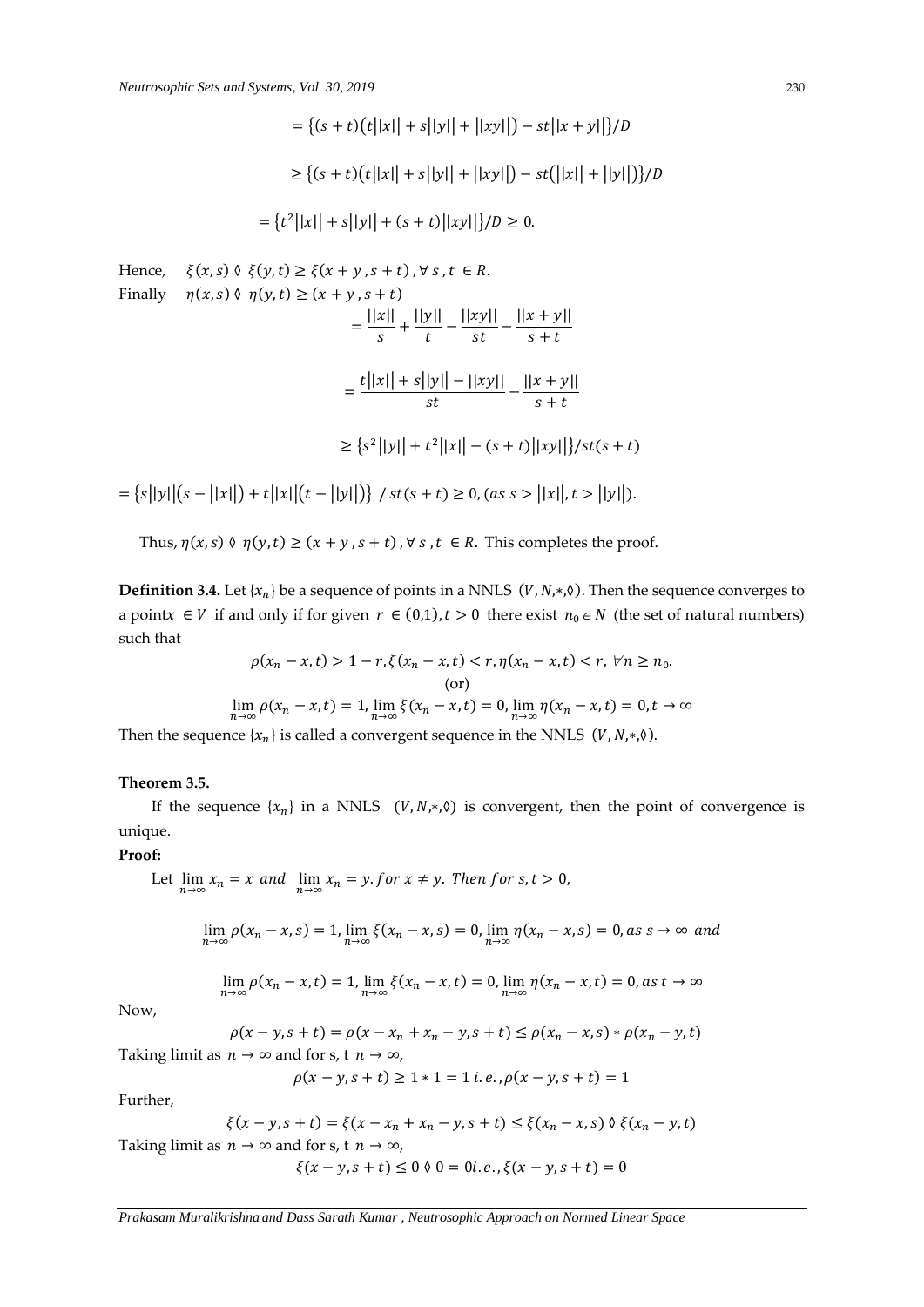Similarly,  $\eta(x - y, s + t) = 0$ 

Hence,  $x = y$  and this complete the proof.

# **Theorem 3.6.**

In an NNLS  $(V, N, *, \Diamond)$ , if  $\lim_{n \to \infty} (x_n) = x$  and  $\lim_{n \to \infty} (y_n) = y$  then  $\lim_{n \to \infty} (x_n + y_n) = x + y$ 

### **Proof:**

Here, for 
$$
s, t > 0
$$
  
\n
$$
\lim_{n \to \infty} \rho(x_n - x, s) = 1, \lim_{n \to \infty} \xi(x_n - x, s) = 0, \lim_{n \to \infty} \eta(x_n - x, s) = 0, as s \to \infty \text{ and}
$$

$$
\lim_{n\to\infty}\rho(y_n-y,t)=1,\lim_{n\to\infty}\xi(y_n-y,t)=0,\lim_{n\to\infty}\eta(y_n-y,t)=0, \text{as } t\to\infty.
$$

Now,  $\lim_{n\to\infty} \rho[(x_n + y_n) - (x + y), s + t)] = \lim_{n\to\infty} \rho[(x_n - x) + (y_n - y), s + t)],$ 

$$
\geq \lim_{n \to \infty} \rho(x_n - x, s) * \lim_{n \to \infty} \rho(y_n - y, t) [by (6) in Definition 3.2]
$$

$$
= 1 * 1 = 1 as s, t \to \infty
$$
  
Hence  $\lim_{n \to \infty} \rho[(x_n - y_n) - (x + y), s + t)] = 1 as, s, t \to \infty$ . Again  

$$
\lim_{n \to \infty} \xi[(x_n + y_n) - (x + y), s + t)] = \lim_{n \to \infty} \xi[(x_n - x) + (y_n - y), s + t)]
$$

 $\geq \lim_{n\to\infty} \xi(x_n-x,s) \vee \lim_{n\to\infty} \xi(y_n-y,t)$  [by (11) in Definition 3.2]

$$
= 0 \quad \text{for} \quad 0 = 0 \text{ as } s, t \to \infty
$$
\n
$$
\text{So, } \lim_{n \to \infty} \xi \left[ (x_n + y_n) - (x + y), s + t \right] = 0 \text{ as } s, t \to \infty.
$$

Similarly,

$$
\lim_{n\to\infty}\eta[(x_n+y_n)-(x+y),s+t)]=0 \text{ as } s,t\to\infty \text{ and this end the theorem.}
$$

#### **Theorem 3.7.**

If  $\lim_{n \to \infty} x_n = x$  and  $0 \neq c \in F$ , then  $\lim_{n \to \infty} cx_n$  in an NNLS  $(V, N, *, \lozenge)$ .

**Proof:**

Here,

$$
\lim_{n \to \infty} \rho(cx_n - cx, t) = \lim_{n \to \infty} \rho\left(x_n - x, \frac{t}{|c|}\right) = 1, \text{ as } \frac{t}{|c|} \to \infty.
$$

$$
\lim_{n \to \infty} \xi(cx_n - cx, t) = \lim_{n \to \infty} \xi\left(x_n - x, \frac{t}{|c|}\right) = 1, \text{ as } \frac{t}{|c|} \to \infty.
$$

$$
\lim_{n \to \infty} \eta(cx_n - cx, t) = \lim_{n \to \infty} \eta\left(x_n - x, \frac{t}{|c|}\right) = 1, \text{as } \frac{t}{|c|} \to \infty.
$$

Thus, the theorem is proved.

## **3.2. Completeness on Neutrosophic Normed Linear Space:**

Here the Cauchy sequence in NNLS and complete NNLS are introduced. Further several structural characteristics of complete NNLS also studied. .

**Definition 3.8.** A sequence  $\{x_n\}$  of points in an NNLS  $(V, N, *, \lozenge)$  is said to be bounded for  $r \in (0,1)$  and  $t > 0$ . if the following hold: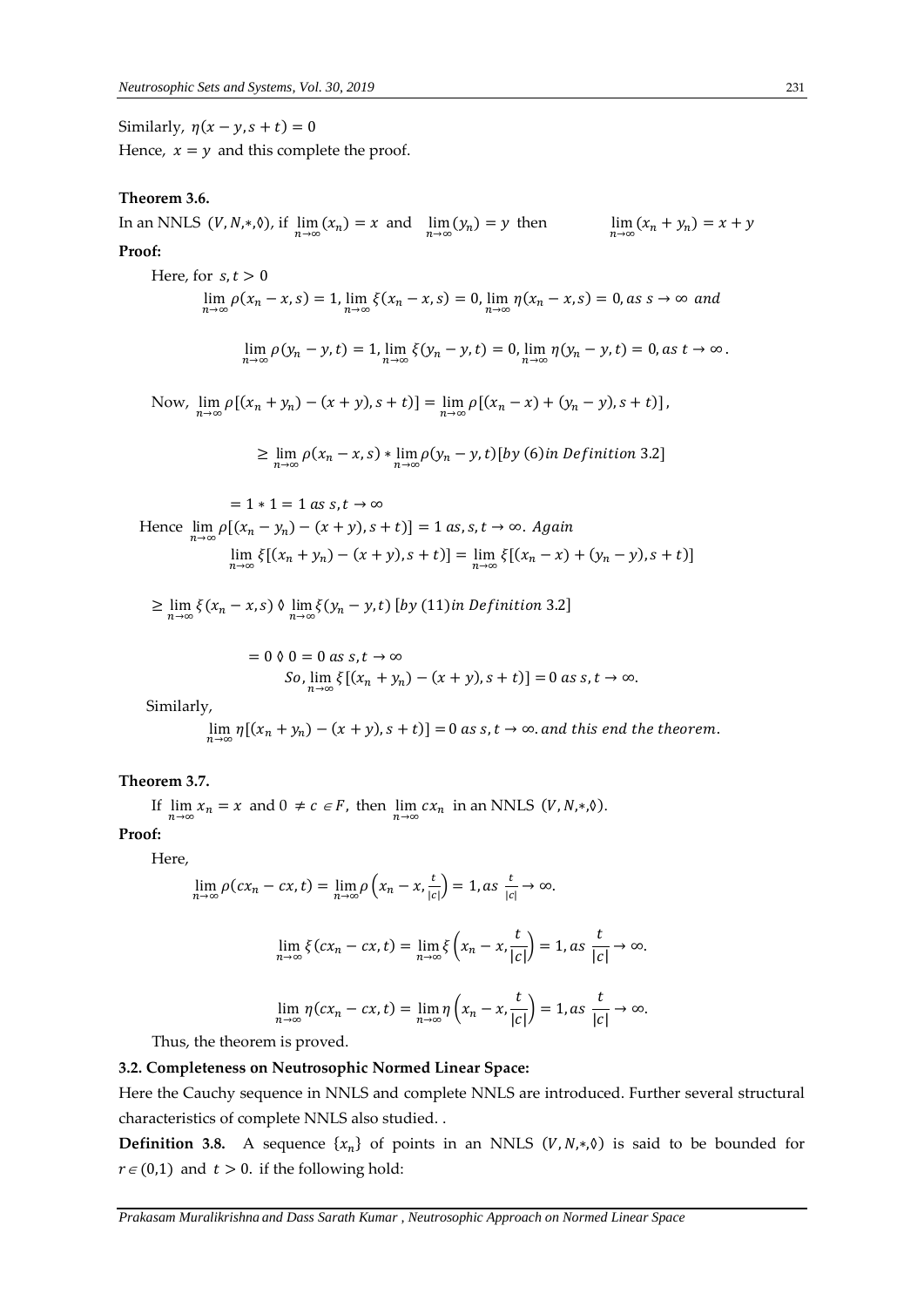$\rho(x_n,t) > 1-r, \xi(x_n,t) < r, \eta(x_n,t) < r, \forall n \in \mathbb{N}$ . (the set of all natural numbers).

#### **Definition 3.9.**

- 1. A sequence  $\{x_n\}$  of points in an NNLS  $(V, N, * , \Diamond)$  is said to be a Cauchy sequence if giver  $\in (0,1)$ ,  $t > 0$  there exist  $n_0 \in N$  (the set of all natural numbers) such that  $\rho(x_n - x_m, t) > 1 - r, \xi(x_n - x_m, t) < r, \eta(x_n - x_m, t) < r \,\forall m, n \in n_0.$  $($  $\lim_{n,m \to \infty} \rho(x_n - x_m, t) = 1, \lim_{n,m \to \infty} \xi(x_n - x_m, t) = 0, \lim_{n,m \to \infty} \eta(x_n - x_m, t) = 0, \text{as } t \to \infty$
- 2. Let  $\{x_n\}$  be Cauchy sequence of points in a normed linear space  $(V, ||\bullet||)$ . Then  $\lim_{n,m\to\infty}||x_n-x_m||=0$  hold.

**Example 3.10.** For  $t > 0$ , let  $\rho(x,t) = \frac{t}{t+1}$  $\frac{t}{t+||x||}$ ,  $\xi(x,t) = \frac{||x||}{t+||x||}$  $\frac{||x||}{|t+||x||}, \eta(x,t) = \frac{||x||}{t}$  $\frac{x_{\parallel}}{t}$ . Then  $(V, N, *, \delta)$  is an NNLS. Now, || − ||  $||u - u||$ 

$$
\lim_{n,m \to \infty} \frac{t}{t + ||x_n - x_m||} = 1, \lim_{n,m \to \infty} \frac{||x_n - x_m||}{t + ||x_n - x_m||} = 0, \lim_{n,m \to \infty} \frac{||x_n - x_m||}{t} = 0
$$
  

$$
\lim_{n,m \to \infty} \rho(x_n - x_m, t) = 1, \lim_{n,m \to \infty} \xi(x_n - x_m, t) = 0, \lim_{n,m \to \infty} \eta(x_n - x_m, t) = 0, \text{as } t \to \infty
$$

This shows that  $\{x_n\}$  is a Cauchy sequence in the NNLS (V, N, $*, \Diamond$ ).

Theorem 3.11. Every convergent sequence of points in a NNLS (V, N,\*,0) is a Cauchy sequence. **Proof:**

Let  $\{x_n\}$  be a convergent sequence of a points in a NNLS  $(V, N, *, \delta)$  so that  $\lim_{n\to\infty} x_n = x$ . Then for  $t > 0$ ,

$$
\lim_{n,m\to\infty} \rho(x_n - x_m, t) = \lim_{n,m\to\infty} \rho(x_n - x_m + x - x, t) = \lim_{n,m\to\infty} \rho[(x_n - x) + (x - x_m), t]),
$$
  
\n
$$
\geq \lim_{n\to\infty} \rho\left(x_n - x, \frac{t}{2}\right) = * \lim_{m\to\infty} \rho\left(x - x_m, \frac{t}{2}\right) \text{ [by (6) in Definition 3.2]}
$$
  
\n
$$
= \lim_{n\to\infty} \rho\left(x_n - x, \frac{t}{2}\right) = * \lim_{m\to\infty} \rho\left(x_m - x, \frac{t}{2}\right) \text{ [by (5) in Definition 3.2]}
$$
  
\n
$$
= 1 * 1 = 1 \text{ as } t \to \infty.
$$
  
\nSo,  $\lim_{n,m\to\infty} \rho(x_n - x_m, t) = 1.$ 

Again 
$$
\lim_{n,m \to \infty} \xi(x_n - x_m, t) = \lim_{n,m \to \infty} \xi(x_n - x_m + x - x, t)
$$
  
\n
$$
= \lim_{n,m \to \infty} \xi[(x_n - x) + (x - x_m), t])
$$
  
\n
$$
\geq \lim_{n \to \infty} \xi\left(x_n - x, \frac{t}{2}\right) = \emptyset \lim_{m \to \infty} \xi\left(x - x_m, \frac{t}{2}\right) \text{ [by (11) in Definition 3.2]}
$$
  
\n
$$
= \lim_{n \to \infty} \xi\left(x_n - x, \frac{t}{2}\right) = \emptyset \lim_{m \to \infty} \xi\left(x_m - x, \frac{t}{2}\right) \text{ [by (10) in Definition 3.2]}
$$
  
\n
$$
= 0 \emptyset 0 = 0 \text{ as } t \to \infty.
$$
  
\nSo 
$$
\lim_{n,m \to \infty} \xi(x_n - x_m, t) = 0 \text{ and similarly } \lim_{n,m \to \infty} \eta(x_n - x_m, t) = 0.
$$

Hence,  $\{x_n\}$  is a Cauchy Sequence.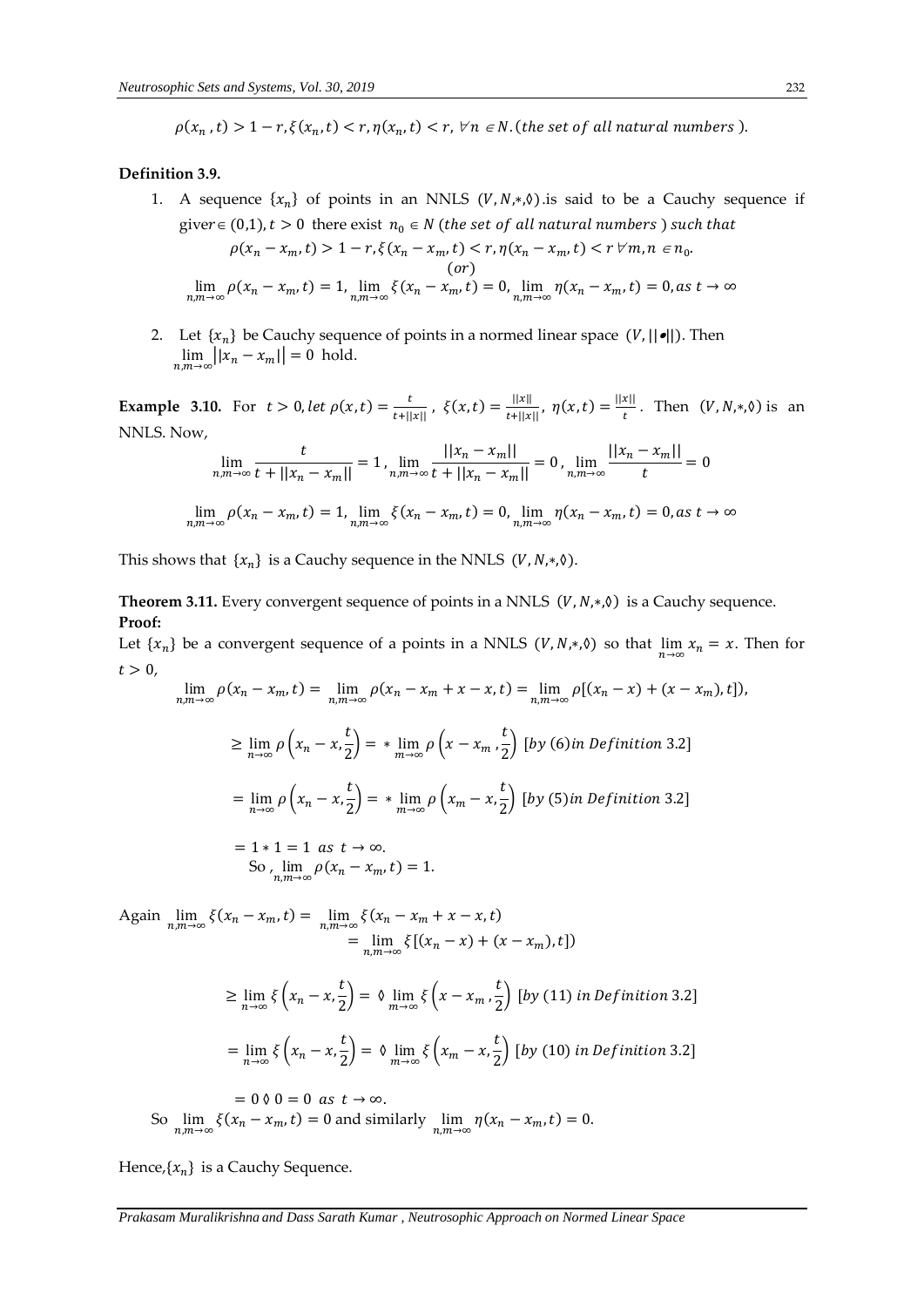**Example 3.12.** The following example will clarify that the inverse of the Theorem 3.11 may not be true. Let  $R_1 = \left\{\frac{1}{n}\right\}$  $\frac{1}{n}$  |n  $\epsilon$  N $\}$  (the set of natural numbers) be a subset of real numbers and  $||x|| = |x|$ . With respect to the neutrosophic norm defined in Example.3.10, obviously  $(R, N, *, \Diamond)$  is an NNLS. Now

$$
\lim_{n,m \to \infty} \frac{t}{t + ||x_n - x_m||} = \lim_{n,m \to \infty} \frac{t}{t + \left|\frac{1}{n} - \frac{1}{m}\right|} = 1,
$$
\n
$$
\lim_{n,m \to \infty} \frac{||x_n - x_m||}{t + ||x_n - x_m||} = \lim_{n,m \to \infty} \frac{\left|\frac{1}{n} - \frac{1}{m}\right|}{t + \left|\frac{1}{n} - \frac{1}{m}\right|} = 0,
$$
\nand,\n
$$
\lim_{n,m \to \infty} \frac{||x_n - x_m||}{t} = \lim_{n,m \to \infty} \frac{\left|\frac{1}{n} - \frac{1}{m}\right|}{t} = 0,
$$

Thus  $\{x_n\}$  is a Cauchy Sequence of points in the NNLS (R, N, $\ast$ , $\Diamond$ ). But

$$
\lim_{n \to \infty} (x_n - x_k, t) = \lim_{n \to \infty} \frac{\left| \frac{1}{n} - \frac{1}{k} \right|}{t + \left| \frac{1}{n} - \frac{1}{k} \right|} \neq 0.
$$

This shows that the Cauchy Sequence  $\{x_n\}$  is not convergent in that NNLS.

**Theorem 3.13.** In an NNLS  $(V, N, *, 0)$ , if  $\{x_n\}, \{y_n\}$  are Cauchy Sequence of vectors and  $\{\lambda_n\}$  is Cauchy Sequence of scalars in an NNLS  $(V, N, *, \lozenge)$ , then  $\{x_n + y_n\}$  and  $\{\lambda_n y_n\}$  are also Cauchy Sequence in NNLS  $(V, N, *, \lozenge)$ .

**Proof:**

For 
$$
t > 0
$$
, we have,  
\n
$$
\lim_{n,m \to \infty} \rho(x_n - x_m, t) = 1, \lim_{n,m \to \infty} \xi(x_n - x_m, t) = 0, \lim_{n,m \to \infty} \eta(x_n - x_m, t) = 0, as t \to \infty
$$
\nAnd  
\n
$$
\lim_{n,m \to \infty} \rho(y_n - y_m, t) = 1, \lim_{n,m \to \infty} \xi(y_n - y_m, t) = 0, \lim_{n,m \to \infty} \eta(y_n - y_m, t) = 0, as t \to \infty
$$
\n
$$
\lim_{n,m \to \infty} \rho[(x_n + y_n) - (x_m + y_m), t)] = \lim_{n,m \to \infty} \rho[(x_n - x_m) + (y_n - y_m), t)]
$$
\n
$$
\geq \lim_{n,m \to \infty} \rho\left(x_n - x_m, \frac{t}{2}\right) * \lim_{n,m \to \infty} \rho\left(y_n - y_m, \frac{t}{2}\right) = 1 * 1 = 1 as t \to \infty
$$

Hence,  $\lim_{n,m\to\infty} \rho[(x_n + y_n) - (x_m + y_m),t)] = 1$  as  $t \to \infty$ 

$$
\lim_{n,m \to \infty} \xi[(x_n + y_n) - (x_m + y_m), t)] = \lim_{n,m \to \infty} \xi[(x_n - x_m) + (y_n - y_m), t)]
$$

$$
\leq \lim_{n,m \to \infty} \xi \left( x_n - x_m, \frac{t}{2} \right) \vartheta \lim_{n,m \to \infty} \xi \left( y_n - y_m, \frac{t}{2} \right) = 0 \vartheta \ 0 = 0 \ as \ t \to \infty
$$

So,  $\lim_{n,m \to \infty} \xi[(x_n + y_n) - (x_m + y_m),t)] = 0$  as  $t \to \infty$ Similarly,

$$
\lim_{n,m\to\infty}\eta[(x_n+y_n)-(x_m+y_m),t)]=0 \text{ as } t\to\infty
$$

This ends the first part. For the next part,

$$
\lim_{n,m\to\infty}\rho[(\lambda_m y_m-\lambda_n y_n),t]=\lim_{n,m\to\infty}\rho[(\lambda_m y_m-\lambda_n y_n)+(\lambda_m y_n-\lambda_m y_n),t]
$$

*Prakasam Muralikrishna and Dass Sarath Kumar , Neutrosophic Approach on Normed Linear Space*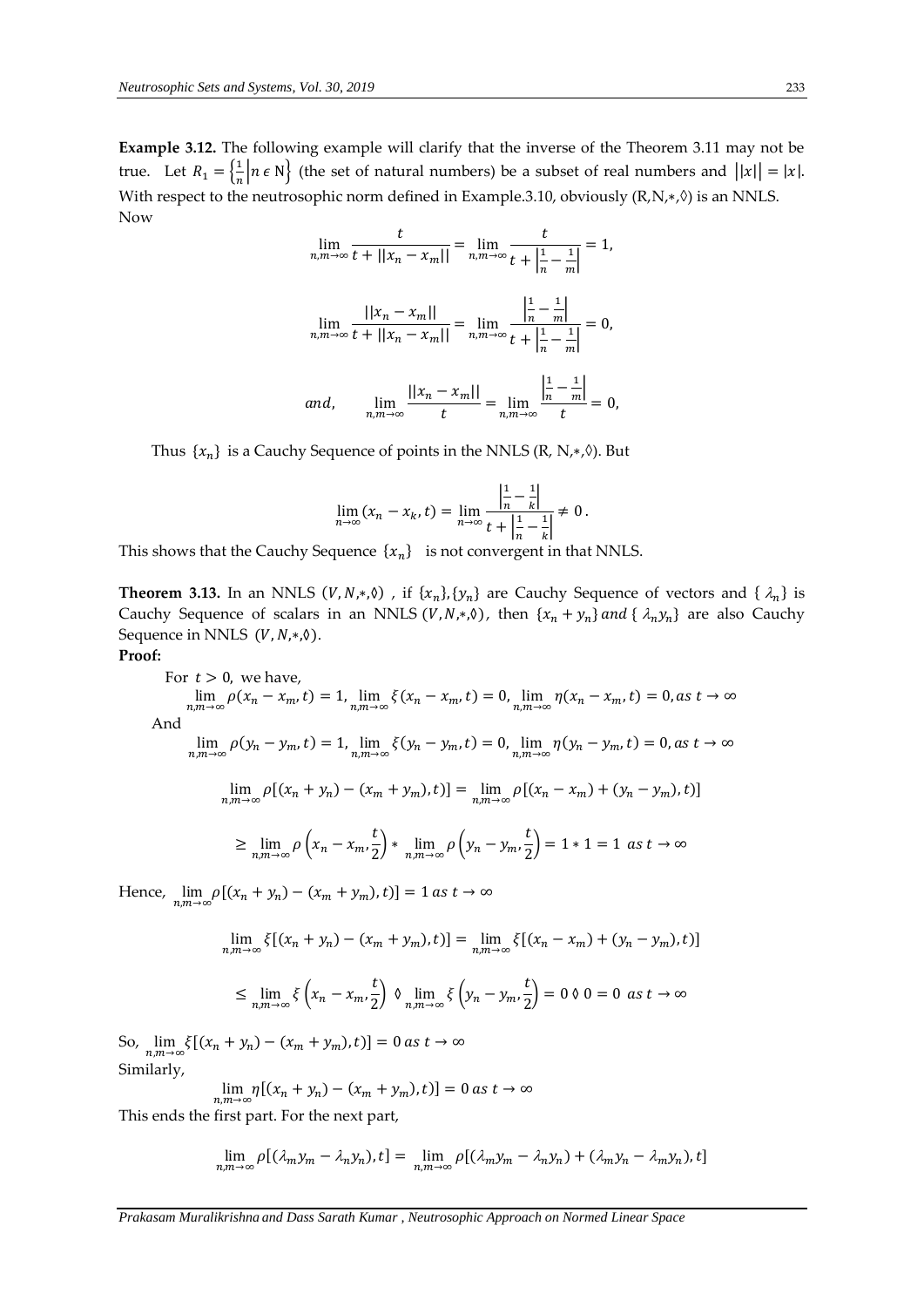$$
= \lim_{n,m \to \infty} \rho \left[ (\lambda_m (y_m - y_n) + y_n (\lambda_m - \lambda_n), t \right] \ge \lim_{n,m \to \infty} \rho \left[ \left( (y_m - y_n), \frac{t}{2|\lambda_m|} \right) \right] * \rho \left( y_n, \frac{t}{2|\lambda_m - \lambda_n|} \right)
$$

Since  $|\lambda_m - \lambda_n| \to 0$  as  $m, n \to \infty$ , So  $|\lambda_m - \lambda_n| \neq 0$ . Again  $\{y_n\}$  being Cauchy sequence is bounded.

Hence ,  $\lim_{n,m\to\infty}\rho\lbrack(\lambda_m y_m-\lambda_n y_n),t\rbrack=1$  as  $t\to\infty$ . Further,

$$
\lim_{n,m\to\infty}\xi[(\lambda_my_m-\lambda_ny_n),t]=\lim_{n,m\to\infty}\xi[(\lambda_my_m-\lambda_ny_n)+(\lambda_my_n-\lambda_my_n),t]
$$

$$
= \lim_{n,m \to \infty} \xi \left[ (\lambda_m (y_m - y_n) + y_n (\lambda_m - \lambda_n), t \right] \leq \lim_{n,m \to \infty} \xi \left[ \left( (y_m - y_n), \frac{t}{2 | \lambda_m |} \right) \right] \left\{ \xi \left( y_n, \frac{t}{2 | \lambda_m - \lambda_n |} \right) \right\}
$$

By similar argument,  $\lim_{n,m\to\infty} \xi[(\lambda_m y_m - \lambda_n y_n), t] = 0$  as  $t \to \infty$  and finally,

 $\lim_{n,m\to\infty} \eta \left[ (\lambda_m y_m - \lambda_n y_n), t \right] = 0$  as  $t \to \infty$ Hence, the 2nd part is complete.

**Definition 3.14.** Let  $(V, N, *, \emptyset)$  be a NNLS and  $\Delta_V$  be the collection of all points on V. Then  $(V, N, *, \delta)$  is said to be a complete NNLS if every Cauchy sequence of points in  $\Delta_V$  converges to a point of  $\Delta_V$ .

Theorem 3.15. In an NNLS (V, N,\*, 0), if every Cauchy sequence has a convergent subsequence then  $(V, N, *, \lozenge)$  is a complete NNLS.

**Proof:** Let  $\{x_{n_k}\}$  be a convergent subsequence of a Cauchy sequence  $\{x_n\}$  in an NNLS  $(V, N, *, \emptyset)$ such that  $\{x_{n_k}\}\rightarrow x \in V$ . Since  $\{x_n\}$  be a Cauchy sequence in  $(V, N, *, \emptyset)$ , given  $t > 0$ 

$$
\lim_{n,k\to\infty} \rho\left(x_n - x_{n_k}, \frac{t}{2}\right) = 1, \lim_{n,k\to\infty} \xi\left(x_n - x_{n_k}, \frac{t}{2}\right) = 0, \lim_{n,k\to\infty} \eta\left(x_n - x_{n_k}, \frac{t}{2}\right) = 0, \text{ as } t \to \infty
$$

Again since  $\{x_{n_k}\}$  converges to x, then

$$
\lim_{n,k\to\infty} \rho\left(x_{n_k} - x, \frac{t}{2}\right) = 1, \lim_{n,k\to\infty} \xi\left(x_{n_k} - x, \frac{t}{2}\right) = 0, \lim_{n,k\to\infty} \eta\left(x_{n_k} - x, \frac{t}{2}\right) = 0, t \to \infty
$$

Now,

$$
\rho(x_n - x, t) = \rho(x_n - x_{n_k} + x_{n_k} - x, t) \ge \rho\left(x_n - x_{n_k}, \frac{t}{2}\right) * \rho\left(x_{n_k} - x, \frac{t}{2}\right).
$$

It implies

$$
\lim_{n\to\infty}\rho(x_n-x,t)=1
$$

Further,

$$
\xi(x_n - x, t) = \xi\left(x_n - x_{n_k} + x_{n_k} - x, t\right) \le \xi\left(x_n - x_{n_k}, \frac{t}{2}\right) \varphi \xi\left(x_{n_k} - x, \frac{t}{2}\right).
$$
  
It implies 
$$
\lim_{n \to \infty} \xi(x_n - x, t) = 0.
$$
  
It implies 
$$
\lim_{n \to \infty} \eta(x_n - x, t) = 0.
$$

This shows that  $x_n$  converges to  $x \in V$  and thus the theorem is proved.

**Theorem 3.16.** In an NNLS  $(V, N, *, \delta)$ , every convergent sequence is a Cauchy sequence. **Proof:** Let  $\{x_n\}$  be a convergent sequence in the NNLS  $(V, N, *, \emptyset)$  with  $\lim_{n \to \infty} x_n = x$ . Let  $s, t \in \mathbb{R}^+$  and  $p = 1, 2, 3, \ldots$ , we have

$$
\rho(x_{n+p} - x_n, s + t) = \rho(x_{n+p} - x + x - x_n, s + t)
$$

*Prakasam Muralikrishna and Dass Sarath Kumar , Neutrosophic Approach on Normed Linear Space*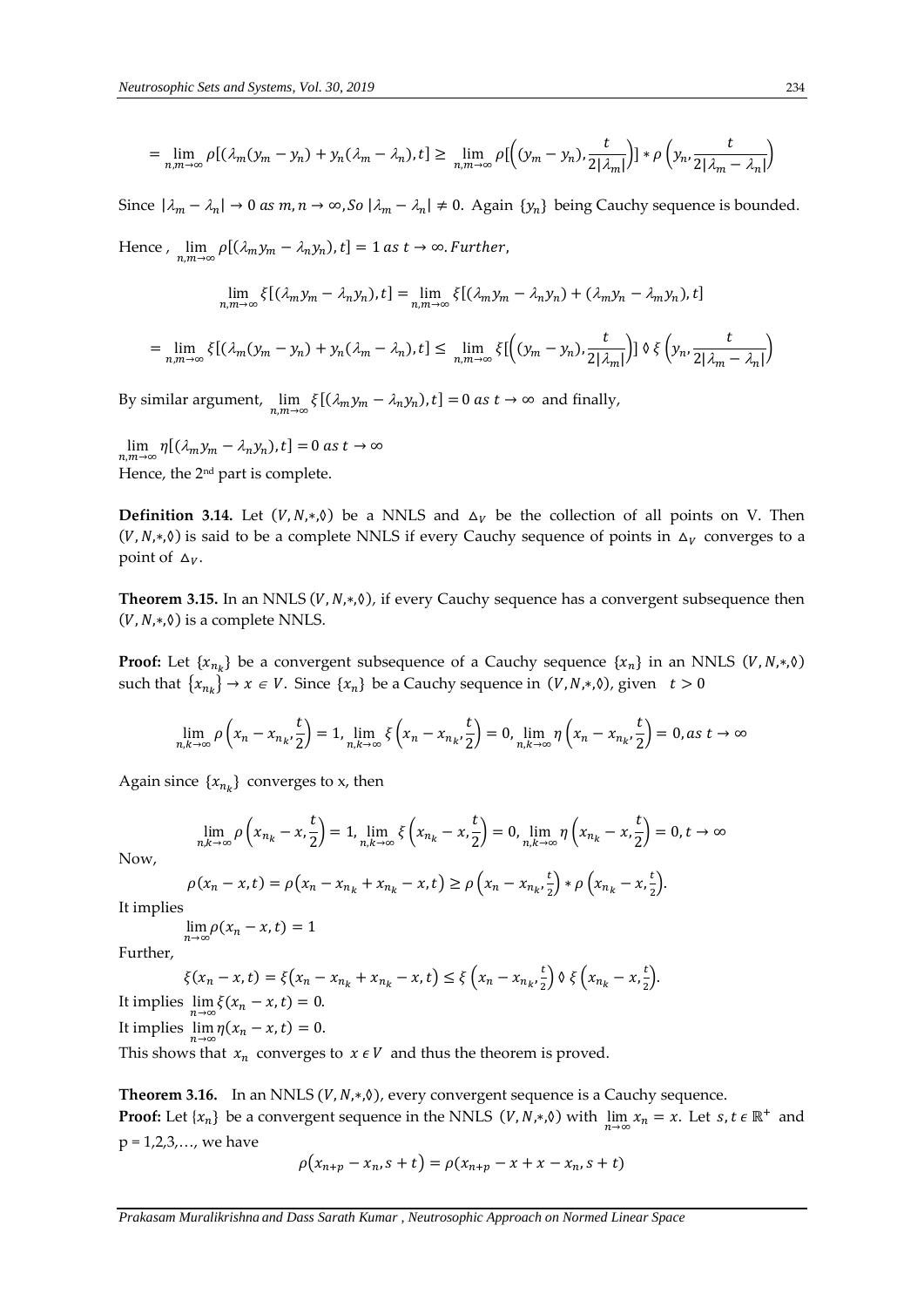$$
\geq \rho(x_{n+p}-x,s) * \rho(x-x_n,t)
$$

$$
= \rho(x_{n+p} - x, s) * \rho(x_n - x, t)
$$

Taking limit, we have

$$
\lim_{n \to \infty} \rho(x_{n+p} - x_n, s+t) \ge \lim_{n \to \infty} \rho(x_{n+p} - x, s) * \lim_{n \to \infty} \rho(x_n - x, t)
$$
  
= 1 \* 1 = 1

$$
\lim_{n\to\infty}\rho\big(x_{n+p}-x_n,s+t\big)=1\,\forall\,s,t\to\infty\,\,and\,\,p=1,2,3\,\ldots
$$

Again,

$$
\xi(x_{n+p} - x_n, s+t) \ge \xi(x_{n+p} - x + x - x_n, s+t)
$$

$$
\ge \xi(x_{n+p} - x, s) \lor \xi(x - x_n, t)
$$

$$
= \xi(x_{n+p} - x, s) \lor \xi(x_n - x, t)
$$

Taking limit, we have

$$
\lim_{n \to \infty} \xi(x_{n+p} - x_n, s+t) \ge \lim_{n \to \infty} \xi(x_{n+p} - x, s) \vartheta \lim_{n \to \infty} \xi(x_n - x, t)
$$
  
= 0  $\vartheta$  0 = 0

$$
\lim_{n\to\infty}\xi(x_{n+p}-x_n,s+t)=0\,\forall\,s,t\to\infty\,\,and\,\,p=1,2,3\,\ldots
$$

Similarly,

$$
\lim_{n\to\infty}\eta\big(x_{n+p}-x_n, s+t\big)=0\,\forall\,s,t\to\infty\,\,and\,\,p=1,2,3\,\ldots
$$

Thus,  $\{x_n\}$  is a Cauchy sequence in the NNLS (V, N, $*, \Diamond$ ).

**Theorem 3.17.** Let  $(V, N, *, \lozenge)$  be an NNLS, such that every Cauchy sequence in  $(V, N, *, \lozenge)$  has a convergent sebsequence. Then  $(V, N, *, \delta)$  is complete.

**Proof:** Let  $\{x_n\}$  be a Cauchy sequence in  $(V, N, *, \emptyset)$  and  $\{x_{n_k}\}$  be a subsequence of  $\{x_n\}$  the converges to  $x \in V$  and  $t > 0$ . Since  $\{x_n\}$  is a Cauchy sequence in  $(V, N, *, \emptyset)$ , we have  $\lim_{n,k\to\infty}\rho\left(x_n-x_k,\frac{t}{2}\right)$  $\left(\frac{t}{2}\right) = 1, \lim_{n,k \to \infty} \xi\left(x_n - x_k, \frac{t}{2}\right)$  $\left(\frac{t}{2}\right)$  = 0,  $\lim_{n,k\to\infty} \eta\left(x_n - x_k, \frac{t}{2}\right)$  $\left(\frac{1}{2}\right) = 0$ 

Again since  $\{x_{n_k}\}$  converges to x, we have

$$
\lim_{k \to \infty} \rho \left( x_{n_k} - x, \frac{t}{2} \right) = 1, \lim_{k \to \infty} \xi \left( x_{n_k} - x, \frac{t}{2} \right) = 0, \lim_{n, k \to \infty} \eta \left( x_{n_k} - x, \frac{t}{2} \right) = 0.
$$
\n
$$
\rho(x_n - x, t) = \rho(x_n - x_{n_k} + x_{n_k} - x, t)
$$
\n
$$
\ge \rho \left( x_n - x_{n_k}, \frac{t}{2} \right) * \rho \left( x_{n_k} - x, \frac{t}{2} \right)
$$

$$
\lim_{n\to\infty}\rho(x_n-x,t)=1
$$

Again, we see that

Now,

$$
\xi(x_n - x, t) = \xi(x_n - x_{n_k} + x_{n_k} - x, t)
$$
  

$$
\leq \xi \left(x_n - x_{n_k}, \frac{t}{2}\right) \delta \xi \left(x_{n_k} - x, \frac{t}{2}\right)
$$
  

$$
\lim_{n \to \infty} \xi(x_n - x, t) = 0
$$

*Prakasam Muralikrishna and Dass Sarath Kumar , Neutrosophic Approach on Normed Linear Space*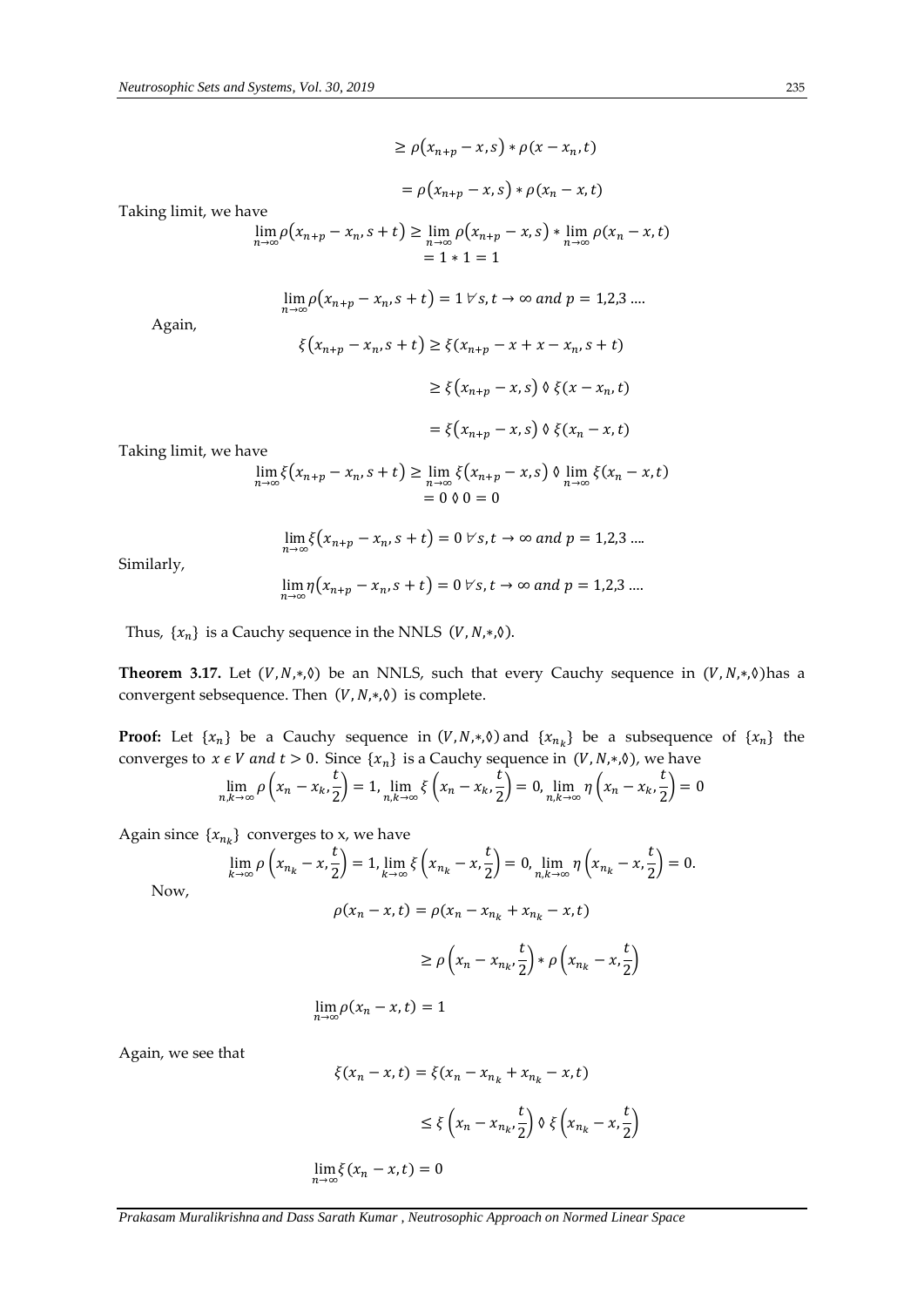Similarly,  $\lim_{n\to\infty} \eta(x_n - x, t) = 0$ 

Thus,  $\{x_n\}$  converges to x in  $(V, N, *, \emptyset)$  and hence is complete.

**Theorem 3.18.** Every finite dimensional NNLS satisfying the condition.

$$
\begin{array}{c} a \lor a = a \\ a * a = a \end{array} \forall a \in [0,1] \dots \dots \dots \dots \dots (1)
$$

 $\rho(x,t) > 0 \ \forall t > 0 \rightarrow x = 0 \dots (2)$  is complete.

**Proof:** Let  $(V, N, * , \lozenge)$  be a finite dimensional NNLS satisfying the condition (1) and (2). Also, let dim V = k and  $e_1, e_2, ..., e_k$  be a basic of V.

Consider  $\{x_n\}$  as an arbitrary Cauchy sequence in (V,A).

Let  $x_n = \beta_1^{(n)} e_1 + \beta_2^{(n)} e_2 + \dots + \beta_k^{(n)} e_k$  where  $\beta_1^{(n)}, \beta_2^{(n)}, \dots, \beta_k^{(n)}$  suitable scalars are. Then by the same calculation, there exist  $\beta_1, \beta_2, ..., \beta_k \in F$  such that the sequence  $\{\beta_i^{(n)}\}_n$  converges to  $\beta_i$  for  $i =$ 1,2,.., *k*. clearly  $x = \rho(\sum_{i=1}^{k} \beta_i^{(n)} e_i \in V)$  $\overline{b}$ 

$$
\rho(x_n - x, t) = \rho \left( \sum_{i=1}^k \beta_i^{(n)} e_i - \sum_{i=1}^k \beta_i e_i, t \right)
$$
  
\n
$$
= \rho \left( \sum_{i=1}^k (\beta_i^{(n)} - \beta_i) e_i, t \right)
$$
  
\n
$$
\ge \rho \left( (\beta_1^{(n)} - \beta_1) e_i, \frac{t}{k} \right) * ... * \rho \left( (\beta_k^{(n)} - \beta_k) e_k, \frac{t}{k} \right)
$$
  
\n
$$
= \rho \left( e_1, \frac{t}{k |\beta_1^{(n)} - \beta_1|} \right) * ... * \rho \left( e_k, \frac{t}{k |\beta_k^{(n)} - \beta_k|} \right)
$$
  
\n
$$
\ge \lim_{n \to \infty} \frac{t}{k |\beta_i^{(n)} - \beta_i|} = \infty, \text{ we see that } \lim_{n \to \infty} \rho \left( e_i, \frac{t}{k |\beta_i^{(n)} - \beta_i|} \right) = 1
$$

Since  $\lim_{n\to\infty} \frac{t}{k|\beta_i^{(n)}}$  $\frac{c}{k|\beta_i^{(n)}-\beta_i|} = \infty$ , we see that  $\lim_{n\to\infty}$  $|k|\beta_i$  $-\beta_i$ 

- $\lim_{n \to \infty} \rho(x_n x, t) \ge 1 * ... * 1 = 1 \forall t > 0$
- $\lim_{n\to\infty}\rho(x_n-x,t)=1\,\forall\,t>0.$

Again, for all  $t > 0$ 

$$
\xi(x_n - x, t) = \xi \left( \sum_{i=1}^k \beta_i^{(n)} e_i - \sum_{i=1}^k \beta_i e_i, t \right)
$$
  
\n
$$
= \xi \left( \sum_{i=1}^k (\beta_i^{(n)} - \beta_i) e_i, t \right)
$$
  
\n
$$
\leq \xi \left( (\beta_1^{(n)} - \beta_1) e_i, \frac{t}{k} \right) \vartheta \dots \vartheta \xi \left( (\beta_k^{(n)} - \beta_k) e_k, \frac{t}{k} \right)
$$
  
\n
$$
= \xi \left( e_1, \frac{t}{k | \beta_1^{(n)} - \beta_1 |} \right) \vartheta \dots \vartheta \xi \left( e_k, \frac{t}{k | \beta_k^{(n)} - \beta_k |} \right)
$$
  
\nSince  $\lim_{n \to \infty} \frac{t}{k | \beta_i^{(n)} - \beta_i |} = \infty$ , we see that  $\lim_{n \to \infty} \xi \left( e_i, \frac{t}{k | \beta_i^{(n)} - \beta_i |} \right) = 0$ 

 $\lim_{n\to\infty} \xi(x_n-x,t) \leq 0$   $\theta \dots \theta$   $0 = 0$   $\forall$   $t > 0$ 

 $\lim_{n\to\infty} \xi(x_n - x, t) = 0 \,\forall \, t > 0.$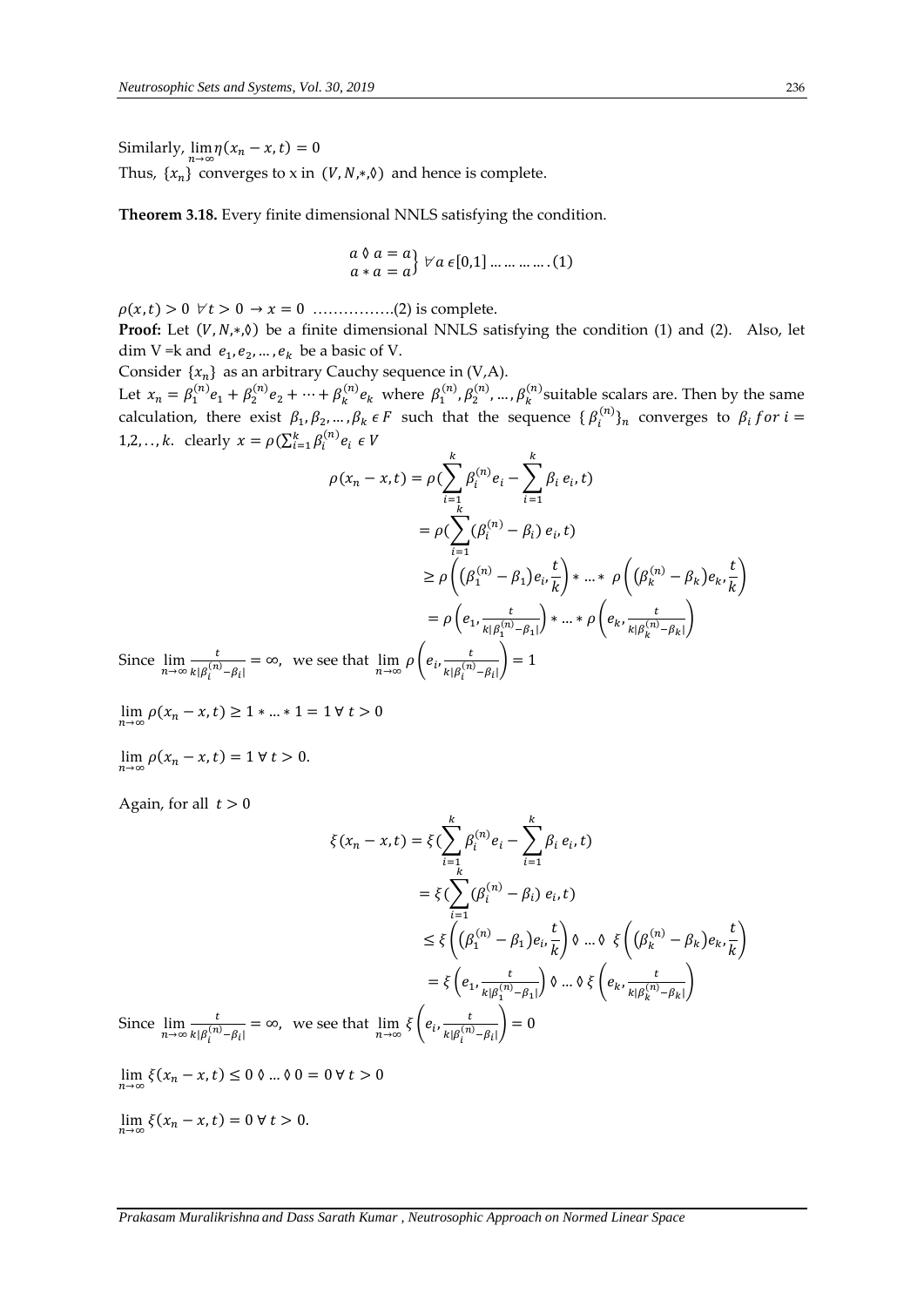Similarly, Since  $\lim_{n\to\infty} \frac{t}{k|\beta_i^{(n)}}$  $\frac{t}{k|\beta_i^{(n)}-\beta_i|} = \infty$ , we see that  $\lim_{n\to\infty} \eta \left(e_i, \frac{t}{k|\beta_i^{(n)}}\right)$  $\frac{\mu}{\kappa |\beta_i^{(n)} - \beta_i|} = 0$ 

Thus, we see that  $\{x_n\}$  is an arbitrary Cauchy Sequence that converges to  $x \in V$ , Hence the NNLS  $(V, N, *, \lozenge)$  is complete.

**Theorem 3.19.** Let  $(V, N, *, \emptyset)$  be an NNLS satisfying the condition equation (1). Every Cauchy sequence in  $(V, N, *, \lozenge)$  is bounded.

**Proof:** Let  $\{x_n\}$  be a Cauchy sequence in the NNLS  $(V, N, *, \emptyset)$ . Then we have

$$
\lim_{n \to \infty} \rho(x_{n+p} - x, t) = 1 \n\lim_{n \to \infty} \xi(x_{n+p} - x, t) = 0 \n\lim_{n \to \infty} \eta(x_{n+p} - x, t) = 0
$$
\n
$$
Vt > 0, p = 1, 2, ...
$$

Choose a fixed  $r_0$  with  $0 < r_0 < 1$ . Now we see that

$$
\lim_{n \to \infty} \rho(x_n - x_{n+p}, t) = 1 > r_0 \,\forall \, t > 0, p = 1, 2, \dots
$$

For  $t' > 0 \exists n_0 = n_0(t')$  such that  $\rho(x_n - x_{n+p}, t') > r_0 \,\forall n \ge n_0, \ p = 1, 2, ...$ Since,  $\lim_{n\to\infty} \rho(x,t) = 1$ , we have for each  $x \in t > 0$  such that

$$
\rho(x_n, t) > r_0 \,\forall \, t > t_i, n = 1, 2, \dots
$$

Let  $t_0 = t' + max\{t_1, t_2, ..., t_{n_0}\}$  Then,

$$
\rho(x_n, t_0) \ge \rho(x_n, t' + t_{n_0})
$$
  
=  $\rho(x_n - x_{n_0} + x_{n_0}, t' + t_{n_0})$   
 $\ge \rho(x_n - x_{n_0}, t') * \rho(x_{n_0}, t_{n_0})$   
 $> r_0 * r_0 = r_0 \quad \forall \ n \ge n_0$ 

Thus, we have

$$
\rho(x_n,t_0) > r_0 \,\forall\; n \geq n_0
$$

Also,  $\rho(x_n, t_0) \ge \rho(x_n, t_n) > r_0 \quad \forall n = 1, 2, ..., n_0$ 

So, we have,

$$
\rho(x_n, t_0) > r_0 \,\forall \, n = 1, 2, \dots \dots \dots \dots \dots \dots (1)
$$

Now, 
$$
\lim_{n \to \infty} \xi(x_n - x_{n+p}, t) = 0 < (1 - r_0) \quad \forall t > 0, p = 1, 2, ...
$$

For  $t' > 0 \exists n'_0 = n'_0(t')$  such that  $\xi(x_n - x_{n+p}, t') < (1 - r_0) \forall n \ge n'_0$ ,  $p = 1, 2, ...$ Since,  $\lim_{n\to\infty} \xi(x,t) = 0$ , we have for each  $x_i \exists t'_i > 0$  such that

$$
\xi(x_n, t) < (1 - r_0) \, \forall \, t > \, t_i', n = 1, 2, \dots
$$

Let  $t'_0 = t' + max\{t'_1, t'_2, ..., t'_{n_0}\}$  Then,

$$
\xi(x_n, t'_0) \le \xi(x_n, t' + t'_{n_0})
$$
  
=  $\xi(x_n - x_{n'_0} + x_{n'_0}, t' + t'_{n_0})$   
 $\le \xi(x_n - x_{n'_0}, t') \land \xi(x_{n'_0}, t'_{n_0})$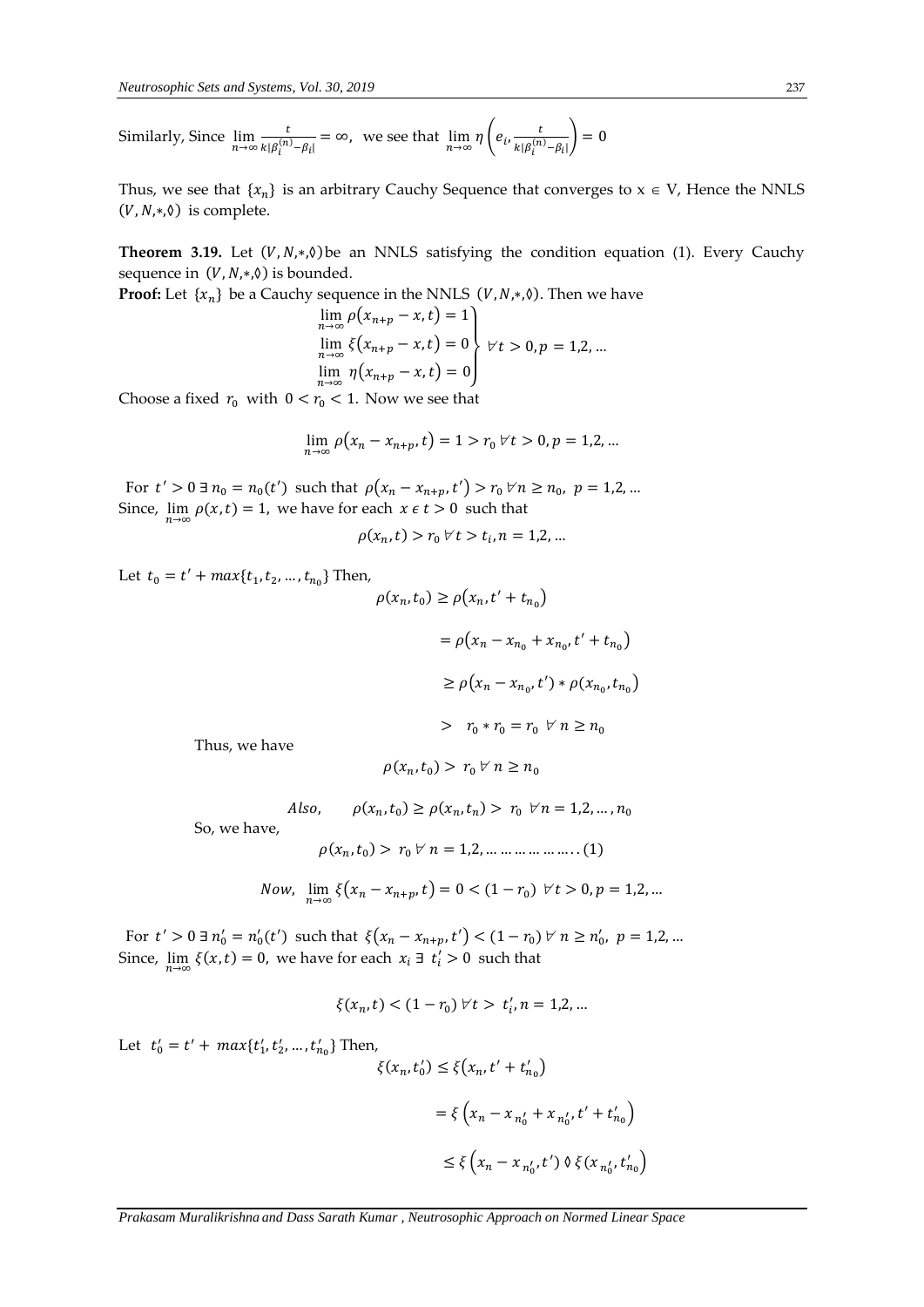$(1 - r_0) \mathbin{\lozenge} (1 - r_0) = (1 - r_0) \mathbin{\triangledown} n > n'_0$ 

Thus, we have

 $\xi(x_n, t'_0) < (1 - r_0) \, \forall n > n'_0$ 

Also,  $\xi(x_n, t'_0) \le \xi(x_n, t'_n) < (1 - r_0) \quad \forall n = 1, 2, ..., n'_0$ 

So, we have,

 $\xi(x_n, t'_0) < (1 - r_0) \, \forall \, n = 1, 2, \dots \dots \dots \dots \dots \dots (2)$ Similarly, we prove

 $\eta(x_n, t'_0) < (1 - r_0) \, \forall \, n = 1, 2, \dots \dots \dots \dots \dots \dots (3)$ 

Let  $t''_0 = \max\{t_0, t'_0\}$ . Hence from (1),(2), and (3) we see that

$$
\begin{array}{l}\n\rho(x_n, t_0'') > r_0 \\
\xi(x_n, t_0'') < (1 - r_0) \\
\eta(x_n, t_0'') < (1 - r_0)\n\end{array}\n\bigg\} \quad \forall \ n = 1, 2, \dots
$$

This implies that  $\{x_n\}$  is bounded in  $(V, N, *, \lozenge)$ .

## **4. Conclusion**

#### **4.1 Concluding Remarks:**

The aim of the present work is to introduce a Neutrosophic norm on a linear space. Also, the convergence of sequence, characteristic of Cauchy sequence in NNLS (Neutrosophic normed linear space) have been studied here. These are illustrated by suitable examples. Their related properties and structural characteristic have been discussed.

#### **4.2 Future Scope:**

This studied provides the structure of NNLS (Neutrosophic normed linear space) on a NLS (Normed linear space) with help of NS (Neutrosophic Set). In future this study leads to the extension of the following ideas:

- Neutrosophic-n-Normed Linear Space
- Finite Dimensional Neutrosophic-n-Normed Linear Space
- Neutrosophic Metric Space

**Funding:** This research received no external funding

**Conflicts of Interest:** The authors declare no conflict of interest.

#### **References:**

- **1.** Abdel Basset. M., Chang. V., and Gamal. A., (2019). Evaluation of the green supply chain management practices: A novel Neutrosophic approach. Computers in Industry, 108, 210 220.
- **2.** Abdel Basset. M., Chang. V., and Gamal. A & Smarandacha. F., (2019). An Integrated Neutrosophic ANP & VIKOR method for achieving sustainable supplier selection: A case study in importing field. Computers in Industry, 106, 94 110.
- **3.** Abdel Basset. M., Mohamed. R., Zaied, A.E.N.H., & Smarandacha. F., (2019). A hybrid plithogenic Decision Making Approach with Quality Function Deployment for selecting supply chain sustainability Metrices. Symmetry, 11(7), 903.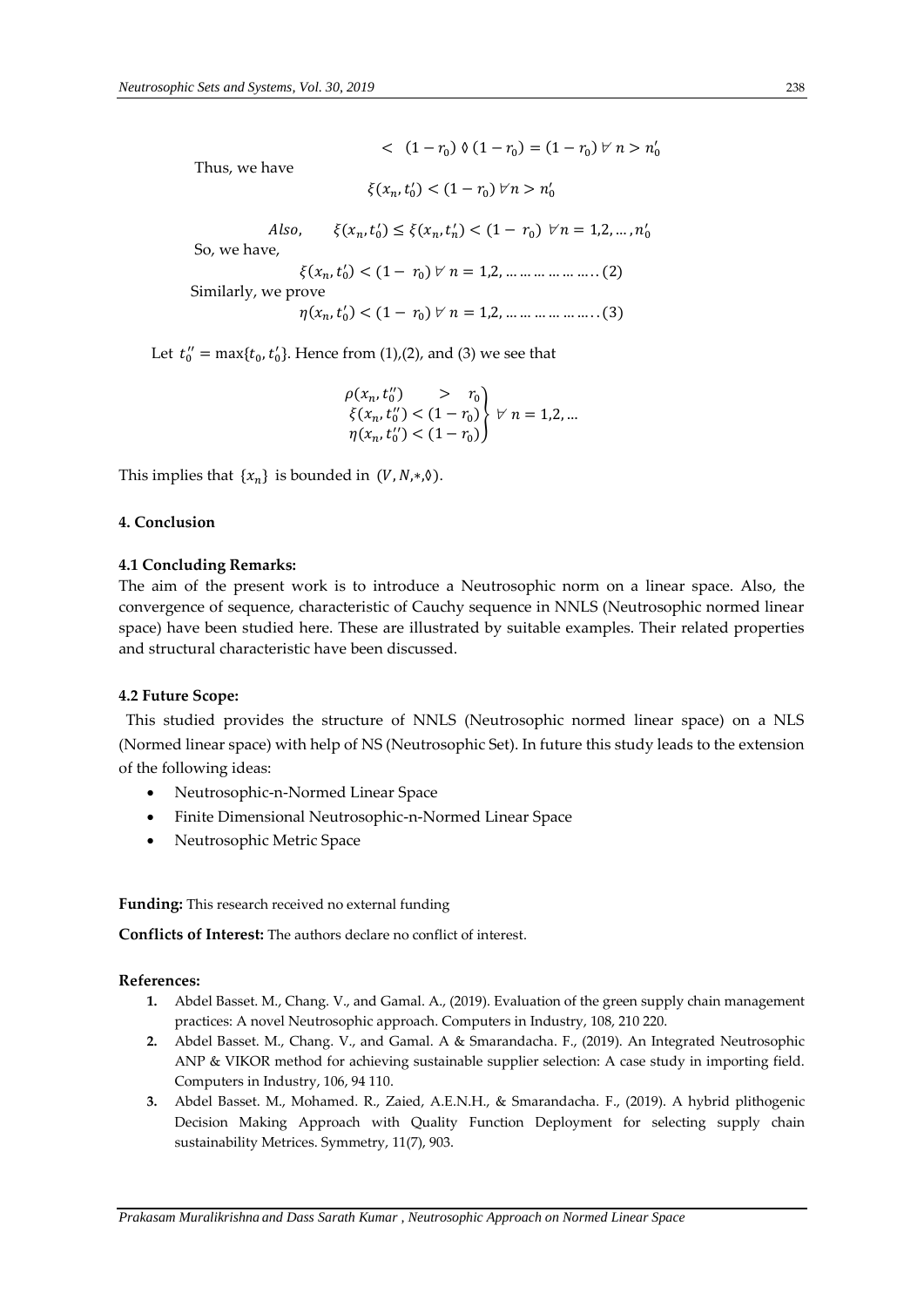- **4.** Abdel Basset. M., Manogaran. G., Gamal. A & Smarandacha. F., (2019). A group decision making frame work based on Neutrosophic TOPSIS approach for smart medical device selection. Journal of medical systems,43(2),38.
- **5.** Abdel Basset. M., Nabeeh. N.A., El Ghareeb. H.A., & Aboelfetouh. A. (2019). Utilising Neutrosophic theory to solve transition difficulties of IOT based enterprises. Enterprise Information system, 1-21.
- **6.** Abdel Basset. M., Saleh, M., N.A., Gamal, A., & Smarandache, F., (2019). An approach of TOPSIS technique for developing supplier selection with group decision making under type 2 Neutrosophic number. Applied soft computing, 77,438 452.
- **7.** Abdel-Basset, M., El-Hoseny, M., Gamal, A., & Smarandache, F., (2019). A Novel Model for Evaluation Hospital Medical Care Systems Based on Plithogenic Sets. Artificial Intelligence in Medicine, 101710.
- **8.** Abdel-Basset, M., Manogaran, G., Gamal, A., & Chang, V., (2019). A Novel Intelligent Medical Decision Support Model Based on Soft Computing and IoT. IEEE Internet of Things Journal.
- **9.** Abdel-Basset, M., Atef, A., & Smarandache, F. (2019). A hybrid Neutrosophic multiple criteria group decision making approach for project selection. Cognitive Systems Research, 57, 216-227.
- **10.** Abdel-Basset, M., Gamal, A., Manogaran, G., & Long, H. V. (2019). A novel group decision making model based on Neutrosophic sets for heart disease diagnosis. Multimedia Tools and Applications, 1-26.
- **11.** Atanassov, K.T., Intuitionistic fuzzy sets, Theory and applications. Studies in Fuzziness and soft Computing,35. Physica- Verlag, Heidelberg,1999.
- **12.** Atanassov, K.T., More on Intuitionistic fuzzy sets, Fuzzy sets and Systems 33(1989), no. 1, 37-45.
- **13.** Atanassov, K.T., Intuitionistic fuzzy sets, Fuzzy sets and systems 20 (1986) 87-96.
- **14.** Bag, T., Samanta, S.K., Finite dimensional fuzzy normed linear spaces, The journal of fuzzy Mathematics 11(3) (2003) 687-705.
- **15.** Bag, T., Samanta, S.K., Fuzzy bounded linear operators, Fuzzy Sets and Systems 151 (2005) 513-547.
- **16.** Bag, T., Samanta, S.K., Fixed point theorems on fuzzy normed linear spaces, Information science 176 (2006) 2910-2931.
- **17.** Bag, T., Samanta, S.K., Finite dimensional fuzzy normed linear spaces, Annals of fuzzy Mathematics and Informatics, 6(2), (2013),271-283.
- **18.** Cheng, S.C., Modeson, J.N., Fuzzy linear operators and fuzzy normed linear spaces, Bull.Cal.Math.Soc 86 (1994) 429-436.
- **19.** Felbin, C., Finite dimensional fuzzy normed linear spaces, Fuzzy sets and Systems 48(1992) 239-248.
- **20.** Felbin, C., The completion of fuzzy normed linear space, Journal of Analysis and Applications, 174(1993), No.2,428-440.
- **21.** Felbin, C., Finite dimensional fuzzy normed linear spaces IIb, Journal of Analysis, 7 (1999), 117-131.
- **22.** Gu, W., & Lu, T., 1992, Fuzzy linear spaces, Fuzzy Sets and Systems, vol 49, pp.377-380.
- **23.** Gahler, S., 1965, Lineare 2-normierte Raume, Math.Nachr., Vol 28, pp.1-43.
- **24.** George, J., Klir and Bo Yuan, Fuzzy sets and Fuzzy logic, Printice-Hall of India Private Limited New Delhi-110001.
- 25. Issac, P., and Maya, K.., On the Intuitionistic fuzzy normed linear space  $(R^n, A)$ , Inter. J. Fuzzy Math. And Systems, 2(2),(2012),95-110.
- **26.** Krishna, S.V., and Sarma, K.K.M., Separation of fuzzy normed linear spaces, Fuzzy sets and Systems 63 (1994), no.2,207-217.
- **27.** Kim, S.S., and Cho, Y.J., strict convexity in linear n-normed spaces, Demonstration Math., 29 (1996), No.4,739-744.
- **28.** Lubczonok, P., Fuzzy vector spaces, Fuzzy Sets and Systems, 38 (1990), 329-343.
- **29.** Maji, P.K., Neutrosophic set, Annals of Fuzzy Mathematics and Informatics, 5(1), (2013), 157-168.
- **30.** Rhie, G.S., Choi, B.M., and Kim, D.S., On the completeness of fuzzy normed linear spaces, Math. Japon.45 (1997), no.1, 33-37.